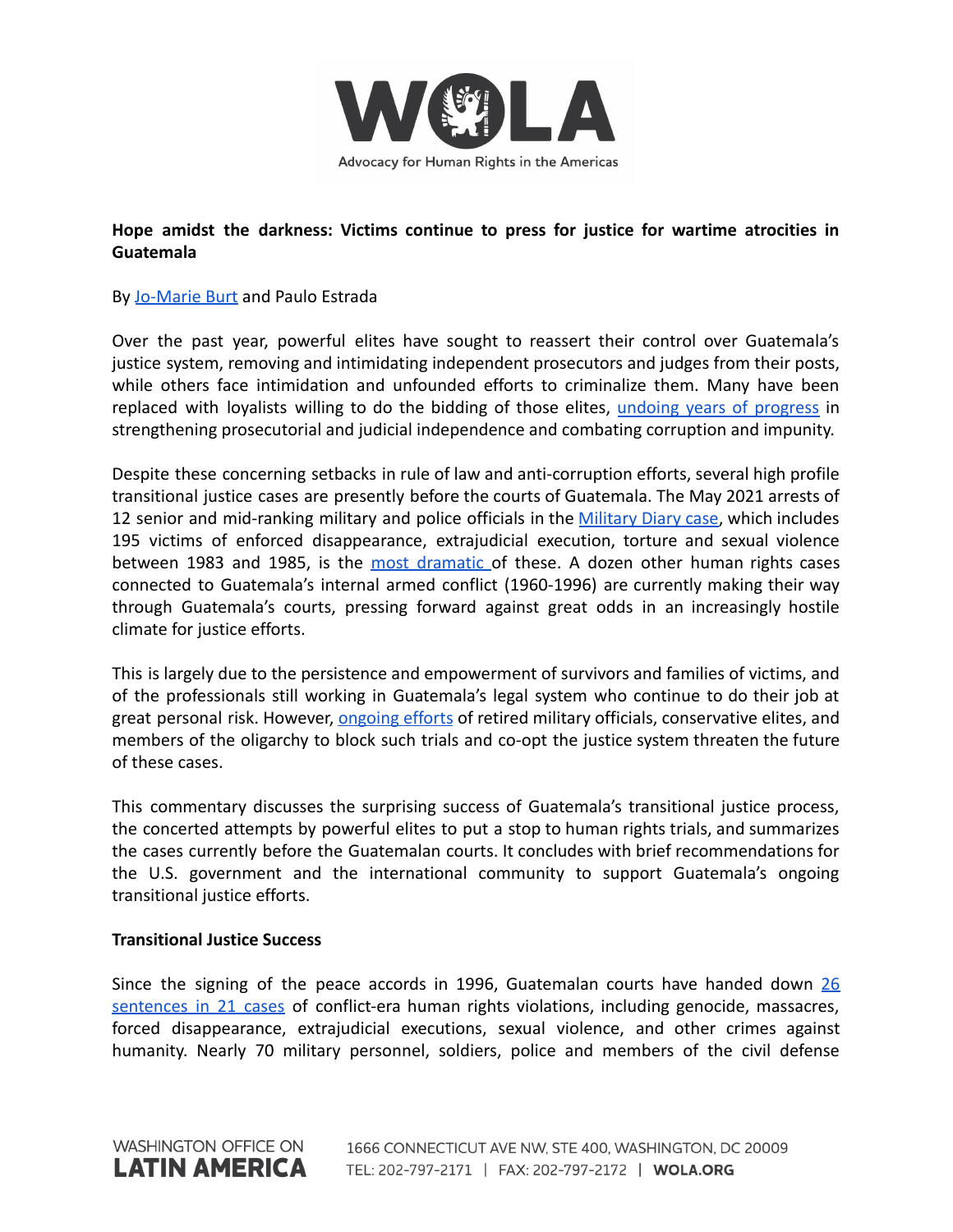patrols (PAC) have been convicted for serious human rights violations. Among those convicted are senior military officials who designed and implemented counterinsurgency policies that resulted in serious atrocities against the non-combatant civilian population. In addition, the Inter-American Court of Human Rights (IACoHR) has issued 14 judgments against Guatemala for wartime human rights violations.

| <b>Name of case</b>               | Date of<br>sentence | <b>Convicted</b>                    | <b>Authorship</b>          | <b>Crimes</b>         |  |
|-----------------------------------|---------------------|-------------------------------------|----------------------------|-----------------------|--|
| Ixtahuacán                        | 1993                | 2 military commissioners            | Material                   | Murder                |  |
| Myrna Mack 1 <sup>st</sup> trial  | 1993                | 1 major sergeant                    | Material                   | Murder                |  |
| Chorroxaj Massacre                | 1996                | 1 PAC                               | Material                   | Murder                |  |
| Colotenango                       | 1998                | 11 PAC                              | Material                   | Murder                |  |
| Rio Negro Massacre<br>$1st$ trial | 1999**              | 1 military commissioner, 2<br>PAC*  | Material                   | Murder                |  |
| Tululché Massacre                 | 1999                | 1 military commissioner             | Material                   | Murder                |  |
| Nicholas Chapman<br><b>Blake</b>  | 2000                | 1 PAC                               | Material                   | Murder                |  |
| Anabella Garniga<br>Osorio        | 2001                | 1 military commissioner             | Material                   | Murder                |  |
| Monseñor Juan<br>Gerardi          | 2001                | 1 colonel, 1 captain, 1<br>sargeant | Intellectual<br>Accomplice | Extrajudicial killing |  |

### **Convictions in Wartime Human Rights Cases in Guatemala, 1993-2021**

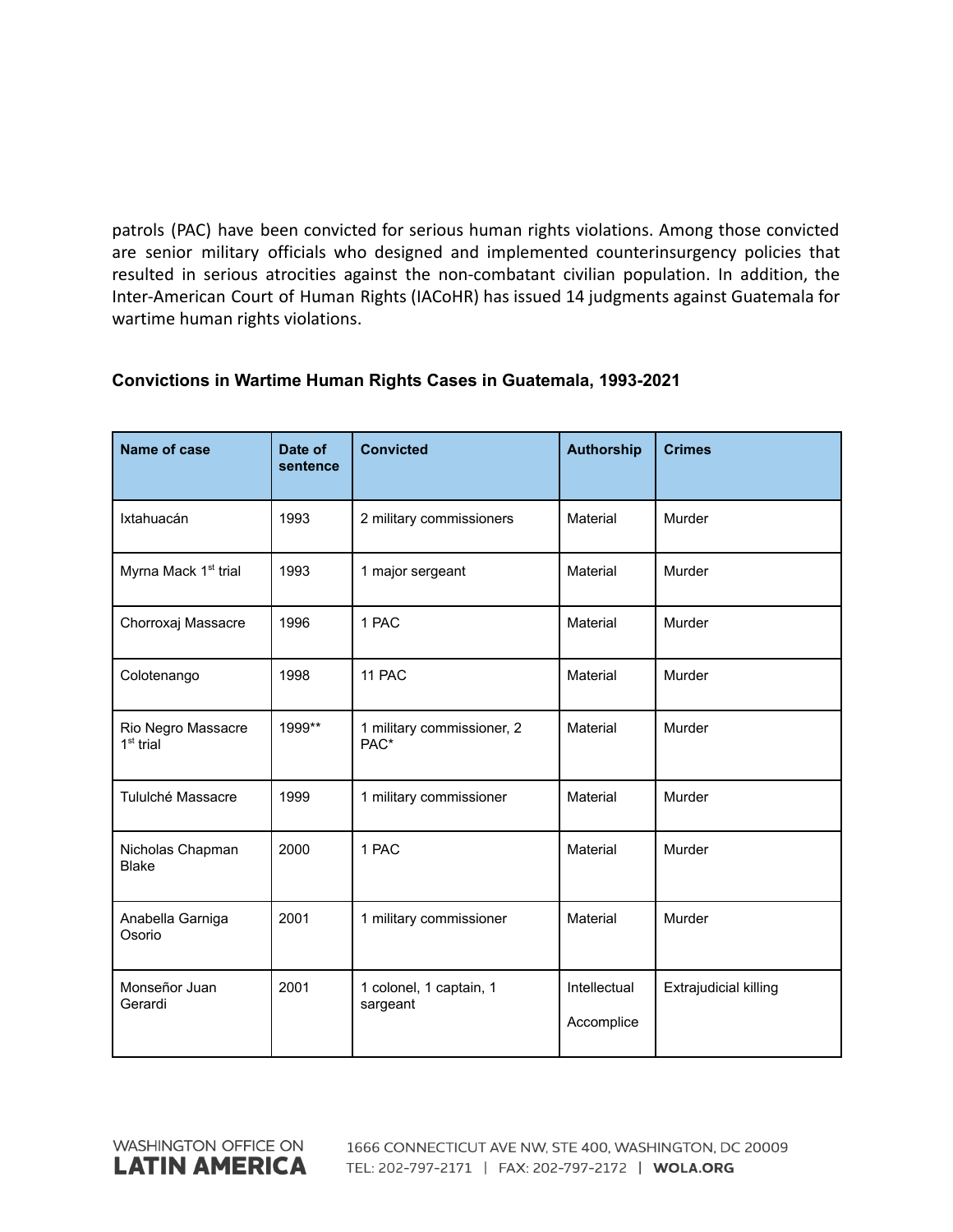|                                                |         | 1 civilian                               |              |                                                  |  |
|------------------------------------------------|---------|------------------------------------------|--------------|--------------------------------------------------|--|
| Myrna Mack 2 <sup>nd</sup> trial               | 2002    | 1 coronel**                              | Intellectual | Murder                                           |  |
| Xamán Massacre                                 | 2004    | 1 sub lieutenant, 13 soldiers            | Material     | Forced disappearance,<br>crimes against humanity |  |
| Rio Negro Massacre<br>$2^{nd}$ trial           | 2008    | 5 PAC                                    | Material     | Murder, Crimes against<br>humanity               |  |
| Choatalum                                      | 2009    | 1 military commissioner                  | Material     | Forced disappearance                             |  |
| El Jute                                        | 2009    | 1 colonel, 3 military<br>commissioners   | Intellectual | Forced disappearance,<br>Crimes against humanity |  |
| Edgar Fernando<br>García 1 <sup>st</sup> trial | 2010    | 2 police agents                          | Material     | Forced disappearance                             |  |
| Dos Erres Massacre<br>$1st$ trial              | 2011    | 1 lieutenant, three Kaibil<br>soldiers   | Material     | Murder, Crimes against<br>humanity               |  |
| Plan de Sanchez                                | 2012    | 1 military commissioner, 4<br><b>PAC</b> | Material     | Murder, Crimes against<br>humanity               |  |
| Dos Erres 2 <sup>nd</sup> trial                | 2012    | 1 Kaibil soldier                         | Material     | Murder, Crimes against<br>humanity               |  |
| Edgar Enrique Sáenz<br>Calito                  | 2012    | 1 (former) chief of National<br>Police   | Intellectual | Forced disappearance,<br><b>CAH</b>              |  |
| <b>Edgar Paredes</b><br>Cheguen Chiquimula     | 2013    | 1 military commissioner                  | Material     | Forced disappearance,<br>Crimes against humanity |  |
| Ixil Genocide                                  | 2013*** | 1 former head of state / army<br>general | Intellectual | Genocide, Crimes against<br>humanity             |  |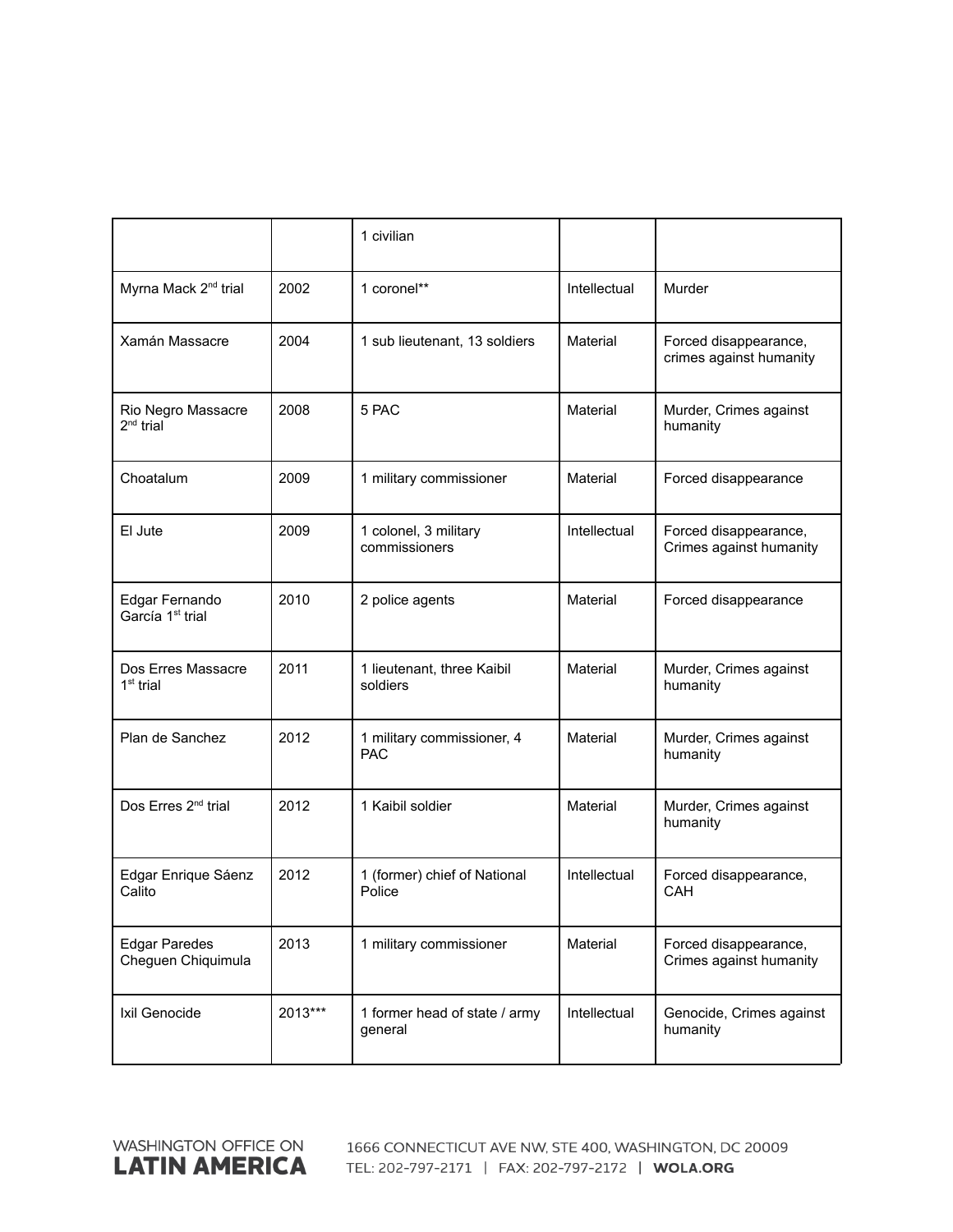| Edgar Fernando<br>García 2 <sup>nd</sup> trial    | 2013 | 1 colonel, 1 former chief of<br><b>National Police</b>                                      | Intellectual             | Forced disappearance,<br>Crimes against humanity                                         |
|---------------------------------------------------|------|---------------------------------------------------------------------------------------------|--------------------------|------------------------------------------------------------------------------------------|
| Spanish Embassy<br>Massacre                       | 2015 | 1 former chief of National<br>Police                                                        | Intellectual             | Murder, Crimes against<br>humanity                                                       |
| Sepur Zarco Sexual<br>Violence/ Sexual<br>Slavery | 2016 | 1 lieutenant<br>1 military commissioner                                                     | Intellectual<br>Material | Murder, Crimes against<br>humanity, Forced<br>disappearance                              |
| <b>Molina Theissen</b>                            | 2018 | 2 generals (1 former army<br>chief, 1 former chief of military<br>intelligence), 2 colonels | Intellectual             | Crimes against humanity,<br><b>Aggravated Sexual</b><br>Assault, Forced<br>disappearance |
| Las Dos Erres $3rd$ trial                         | 2018 | 1 Kaibil soldier                                                                            | Material                 | Crimes against humanity                                                                  |

Source: J. Burt, *Strategic litigation in cases of gross human rights violations in Guatemala: Impact and lessons learned*, Impunity Watch (Guatemala, May 2021).

\* PAC=Civil Defense Patrol.

\*\* The convicted official escaped and remains a fugitive of justice.

\*\*\* Sentence overturned.

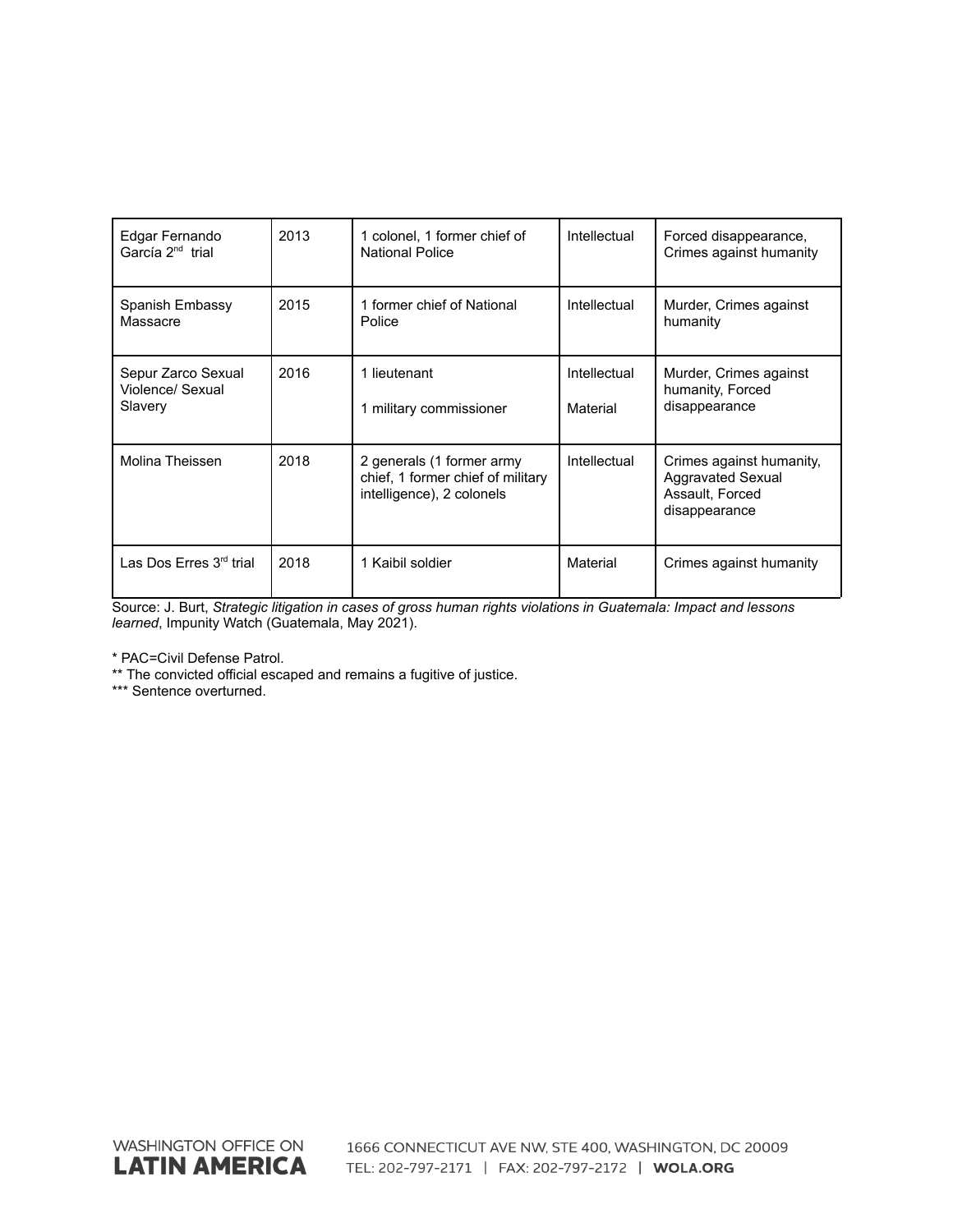Several of these trials represent path breaking efforts to achieve justice for wartime atrocities. The 2013 [prosecution](https://www.tandfonline.com/doi/full/10.1080/14623528.2016.1186436) of retired army general Efraín Ríos Montt marked the first time a former head of state was put on trial in Guatemala, and the first time a domestic court prosecuted the crime of genocide. While a court [vacated](https://www.wola.org/analysis/impeding-or-furthering-justice-in-guatemala/) the Ríos Montt conviction, a second court [unanimously](https://progressive.org/latest/court-delivers-bittersweet-justice-in-guatemala-burt-181016/) found that the Guatemalan army committed genocide during his 17-month reign of terror.

The 2016 [conviction](https://www.ijmonitor.org/2016/03/military-officers-convicted-in-landmark-sepur-zarco-sexual-violence-case/) of two military officials in the Sepur Zarco sexual violence case was another ground-breaking moment for post-conflict justice. Fifteen Q'eqchi' women broke the silence about one of the least discussed aspects of the Guatemalan counterinsurgency war: Guatemalan army's practice of [deploying](https://www.academia.edu/39989385/Gender_Justice_in_Post_Conflict_Guatemala_The_Sepur_Zarco_Sexual_Violence_and_Sexual_Slavery_Trial) sexual violence against women as a weapon of war. This marked the first time a Guatemalan court prosecuted wartime sexual violence, and the first time that a domestic court prosecuted the crime of sexual slavery.

In the 2018 Molina [Theissen](https://larrlasa.org/articles/10.25222/larr.776/) trial, four senior military officials were [convicted](https://www.ijmonitor.org/2018/08/the-molina-theissen-judgment-part-i-overview-of-the-courts-findings/) of crimes against humanity, aggravated sexual assault, and forced disappearance. This was the first time that members of the army High Command were prosecuted as the intellectual authors of wartime sexual violence and for the forced disappearance of a child, Marco Antonio Molina Theissen. Among those convicted were retired army general Benedicto Lucas García, the former chief of the General Staff of the Guatemalan army and the architect of the scorched-earth counterinsurgency policy that resulted in mass atrocities, and his chief of military intelligence, Manuel Callejas y Callejas.

Also in 2018, exmilitary official Santos López Alonso was [convicted](https://www.ijmonitor.org/2018/11/ex-special-forces-soldier-sentenced-to-5160-years-for-role-in-las-dos-erres-massacre/) for his role in the 1982 Dos Erres massacre, in which the special forces unit known as the Kaibiles killed some 200 civilians, including women, children, and the elderly. López Alonso was put on trial after being deported from the United States in 2016. Ramiro Osorio Cristales, a child survivor of the Dos Erres massacre who was kidnapped and illegally adopted by López Alonso after the massacre, traveled to Guatemala from Canada to [testify](https://www.ijmonitor.org/2018/10/i-speak-for-those-who-are-no-longer-here-child-survivor-of-the-dos-erres-massacre-testifies-against-kaibil-who-kidnapped-illegally-adopted-him/) against the former Kaibil instructor. López Alonso is the sixth military official to be convicted in this case, with earlier convictions in 2011 and 2012.

These successful prosecutions [encouraged](https://cad5e396-f48c-4e90-80f5-27ccad29f65e.filesusr.com/ugd/f3f989_3f956a2e3ecc40ee96999f71c6ebb5af.pdf) victims of other wartime atrocities to seek justice in their cases. Under the leadership of then Attorney General Claudia Paz y Paz, the Human Rights Prosecutor's Office developed protocols to investigate war-time human rights violations, including crimes that are difficult to prosecute such as wartime sexual violence. In addition to

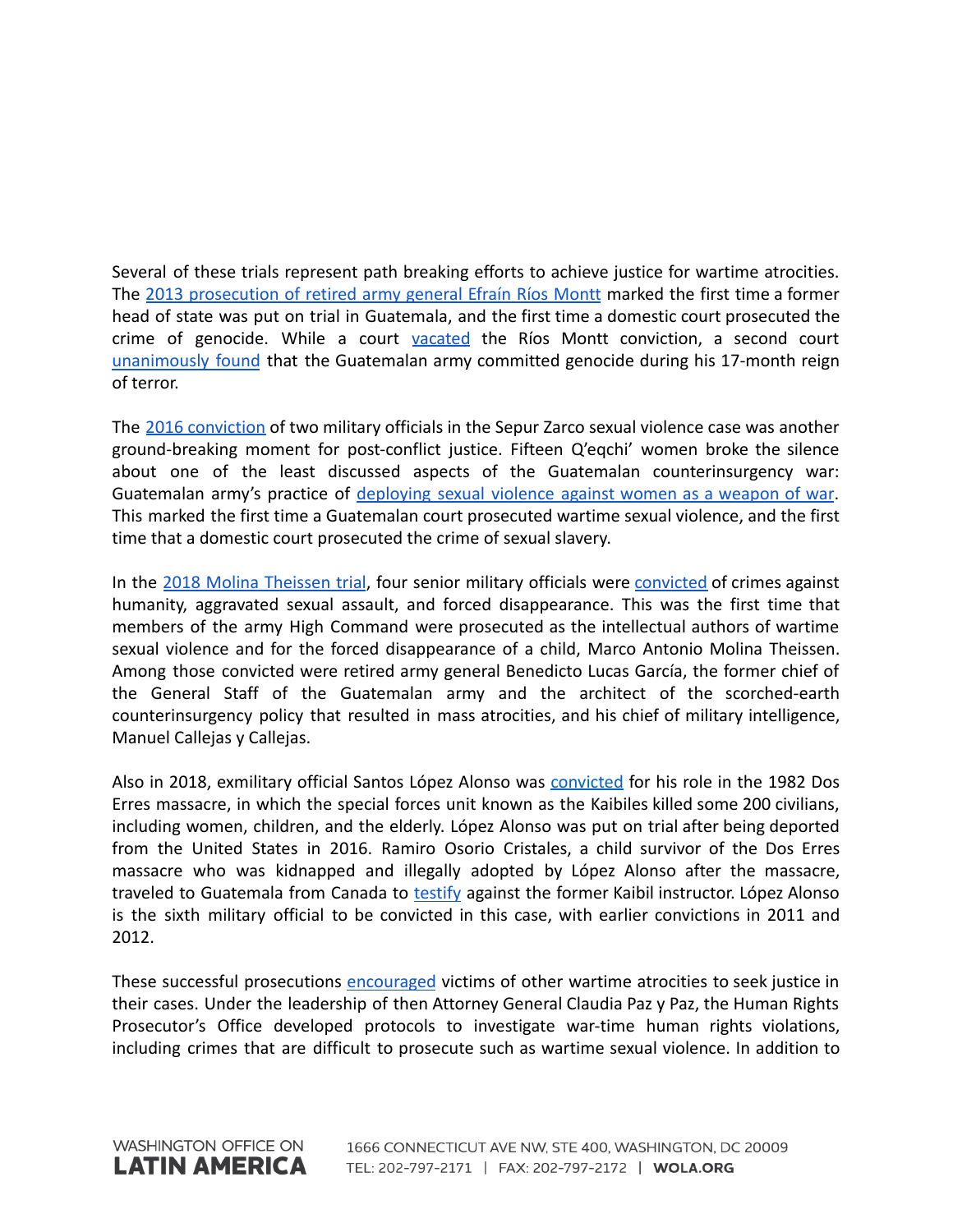learning how to work with human rights organizations that represent victims, they also learned the importance of respecting the dignity of victims and ensuring that the process of seeking justice does not result in revictimization. Similarly, efforts to strengthen the independence of the judiciary, led by trailblazing magistrates such as César Barrientos and supported by the international community, encouraged victims to seek justice in Guatemalan courts.

### **Backsliding on rule of law and judicial independence**

The [backlash](https://nacla.org/article/historic-verdict-guatemala%E2%80%99s-genocide-case-overturned-forces-impunity) to these efforts from powerful former military officials, conservative political elites, and members of the oligarchy has been swift and fierce. The Constitutional Court decision that suspended the Ríos Montt trial after a verdict had been handed down, effectively erasing the genocide conviction, was evidence of this, as was the early removal of Claudia Paz y Paz from her post as Attorney General in 2014 and ongoing criminal suits against judges, prosecutors, and expert witnesses involved in the case. It seemed Guatemala's experiment in post-conflict justice was unlikely to progress further.

The [months-long](https://www.wola.org/analysis/a-new-era-of-accountability-in-guatemala/) protests in 2015 demanding the resignation of then President Otto Pérez Molina, ultimately resulting in his arrest alongside dozens of senior government officials on corruption charges, generated new opportunities to prosecute wartime cases. Then Attorney General Thelma Aldana aggressively pursued convictions in the Sepur Zarco and Molina Theissen cases, and under her leadership the Human Rights Prosecutor's Office continued to investigate wartime atrocity cases. Yet countervailing forces [continued](https://www.wola.org/analysis/human-rights-trials-guatemala-two-steps-forward-one-step-back-jo-marie-burt/) to press against [transitional justice efforts.](https://www.wola.org/analysis/human-rights-trials-guatemala-two-steps-forward-one-step-back-jo-marie-burt/)

For example, controversial judicial decisions led to the stalling of critical cases. This occurred with the CREOMPAZ case, the largest mass forced [disappearance](https://laopinion.com/2016/01/06/historico-arresto-de-exmilitares-por-desapariciones-forzadas-en-guatemala/) case in Latin America. This case is based on the exhumation of the remains of 565 people from Military Zone No. 21 in Cobán, Alta Verapaz; to date over 160 have been identified as victims of forced disappearance. Pretrial judge Claudette Domínguez [ruled](https://www.ijmonitor.org/2016/06/eight-military-officers-to-stand-trial-in-creompaz-grave-crimes-case/) that eight of the eleven senior military officials arrested in the case in 2016 should face trial on charges of crime against humanity and forced disappearance. However, her ruling excluded 80 percent of the victims and denied the civil party status of one of the associations of victims connected to the case, prompting a series of appeals that have not been resolved and ultimately leaving the case in a five-year [legal limbo](https://www.ijmonitor.org/2017/06/tied-up-in-appeals-creompaz-enforced-disappearance-case-remains-stalled/).

The same judge [dismissed](https://www.ijmonitor.org/2019/07/judge-releases-six-accused-in-the-maya-achi-sexual-violence-case-no-safety-measures-taken-for-victims/) the case against six former PAC members from Rabinal, who faced charges of sexual violence against 36 Maya Achi women in Rabinal in the early 1980s, resulting in their release in July 2019. The victims successfully [recused](https://www.ijmonitor.org/2019/09/judge-dominguez-removed-from-maya-achi-sexual-violence-case/) Judge Domínguez in September 2019, and the case was [transferred](https://gazeta.gt/el-caso-de-violencia-sexual-contra-mujeres-maya-achi-toma-nuevo-rumbo/) to a new pretrial judge, Miguel Ángel Gálvez. He has [ruled](https://gazeta.gt/el-caso-de-violencia-sexual-contra-mujeres-maya-achi-toma-nuevo-rumbo/) to

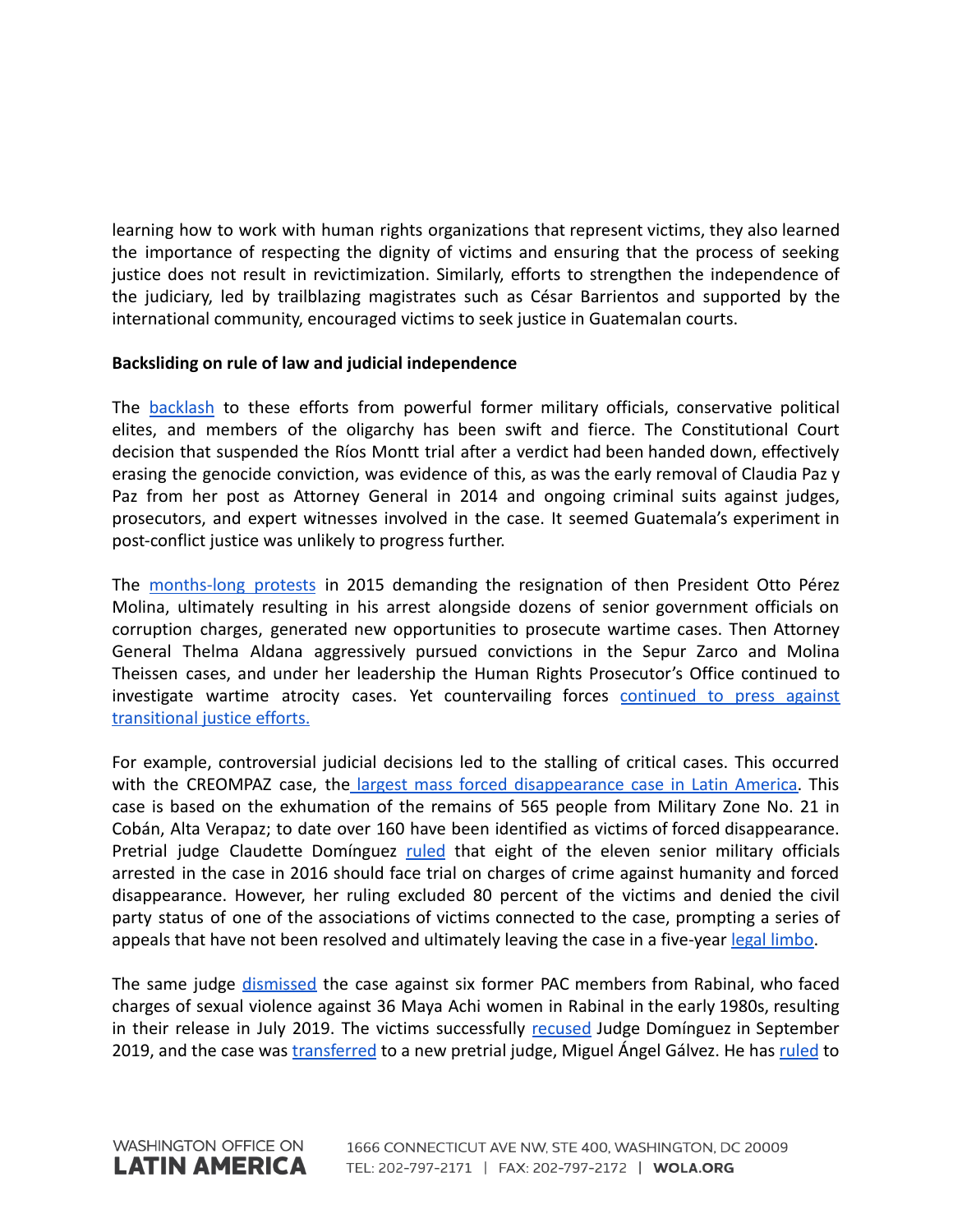send five men to trial in the case, including one who was deported from the United States. Several of the accused, including some of those released in 2019, remain at large.

The efforts by corrupt elites to coopt [Guatemala's](https://www.wola.org/analysis/ousting-anti-corruption-prosecutor-guatemala/) judicial institutions is at this point quite notorious. The successful [shuttering](https://www.wola.org/analysis/cicigs-legacy-fighting-corruption-guatemala/) of the International Commission Against Impunity in Guatemala (CICIG) by the previous administration of Jimmy Morales (2016-2020) laid the groundwork for the all-out assault against judicial [independence](https://www.wola.org/analysis/ousting-anti-corruption-prosecutor-guatemala/) that has ensued under the current government of Alejandro Giammattei. In April, the sitting president of the Constitutional Court, Gloria [Porras](https://www.reuters.com/world/americas/guatemalan-refuses-appoint-graft-fighting-top-judge-2021-04-14/), was prevented from taking her new position on the Court after having been re-elected to serve another five-year term. In June, head of the anti-corruption unit, [Juan](https://www.reuters.com/world/americas/guatemalan-anti-graft-crusader-leaves-country-after-being-stripped-his-post-2021-07-24/) [Francisco](https://www.reuters.com/world/americas/guatemalan-anti-graft-crusader-leaves-country-after-being-stripped-his-post-2021-07-24/) Sandoval, was abruptly removed from his post, and he continues to face [efforts](https://apnews.com/article/guatemala-guatemala-city-alejandro-giammattei-2ae9099287e0855ef918221c5c63e6a4) to criminalize him. They join other former judges and prosecutors, including former attorneys general Claudia Paz y Paz and Thelma Aldana, who were forced to leave the country for doing their jobs: fighting crime, corruption, and impunity.

[Attacks](https://www.wola.org/es/2021/10/cidh-guatemala-independencia-judicial/) aimed at threatening the security of and undermining the work of justice operators currently in office—as has been the case with judges Erika [Afian](https://lahora.gt/ataques-y-hostigamiento-a-jueces-los-desafios-de-la-justicia-independiente-segun-e-aifan/) and Pablo [Xitumul](https://www.no-ficcion.com/project/avanza-venganza-contra-justicia) and Human Rights Ombudsman [Jordán](http://www.oas.org/en/iachr/media_center/PReleases/2017/174.asp) Rodas, among others-demonstrate that such actions are part of a calculated strategy to rid Guatemala of officials who uphold the rule of law in order to guarantee impunity for corrupt actors as well as human rights violators. Judge Xitumul, president of High Risk Court "C," was one of the judges who convicted Ríos Montt of genocidein 2013 and four senior military officials in the Molina Theissen case in 2018. He has [described](https://apnews.com/article/guatemala-city-guatemala-courts-bfdc2b77a29ef9088a5ac89058edf71c) the efforts to lift his immunity as the work of those he's convicted "seeking revenge."

These same corrupt actors have conspired to end Guatemala's experiment in post-conflict justice. In 2019, conservative members of the Guatemalan Congress with the backing of the Association of Military Veterans of Guatemala (Avemilgua) —which arose to oppose the peace process and later the work of the CICIG and the anti-corruption and anti-impunity efforts it helped put in place— sought to pass [legislative](https://www.npr.org/2019/02/11/693492939/opinion-guatemala-must-not-grant-amnesty-to-war-criminals) bill 5377. If this bill became law, it would have ended all current and future criminal prosecutions for war-time human rights abuses and freed all those who were facing charges or who had been convicted of such crimes. Survivors and families of the victims, along with local and international human rights organizations, [opposed](https://www.ijmonitor.org/2019/03/guatemala-one-step-closer-to-imposing-general-amnesty-for-war-crimes/) the bill and worked to prevent its approval. They appealed to the Inter-American Court for Human Rights, which [determined](https://www.ijmonitor.org/2019/03/amidst-international-pressure-guatemala-congress-does-not-pass-amnesty-bill-for-now/) that the bill violated Guatemala's international human rights obligations and ordered the Congress to cease consideration of the proposal. The Constitutional Court later [ordered](https://www.ijmonitor.org/2019/07/constitutional-court-orders-congress-to-suspend-consideration-of-amnesty-law-proposal/) Congress to shelve the bill. While the conservative proponents of the bill did not abide the Court's ruling and continued to seek its passage into law, they ultimately failed to do so. In June 2021, however, just a week after the arrests in the Military Diary case, members

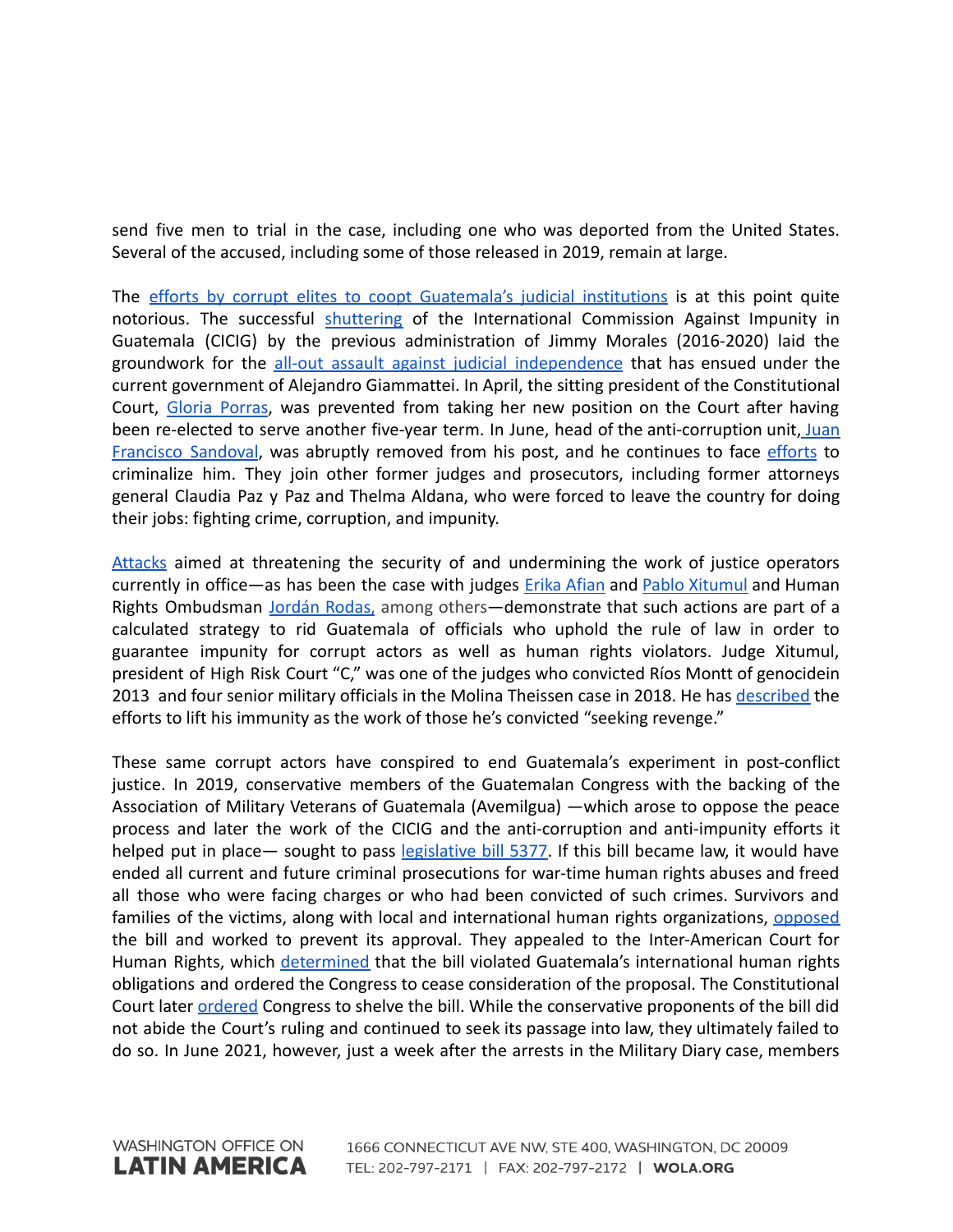of Congress belonging to Valor, the party of Zury Ríos, the daughter of Ríos Montt and aspiring presidential candidate for 2024, presented a [new](https://gazeta.gt/44733-2/) bill that, like failed bill 5377, seeks to grant a blanket amnesty to shield those responsible for wartime atrocities during Guatemala's internal armed conflict from criminal prosecution.

In addition to the efforts to impose a new amnesty law, pro-impunity sectors are seeking out other ways to slow down or obstruct post-conflict justice efforts. In October 2021, the head of the Human Rights Prosecutor's Office, Hilda [Pineda,](https://lahora.gt/presentan-amparo-contra-porras-por-remocion-de-hilda-pineda-de-la-fiscalia-de-dd-hh/) was transferred from her post to head a unit to investigate crimes against tourists. There was no explanation given for why a prosecutor with more than ten years of experience investigating and litigating cases of human rights violations, including key wartime cases such as the Maya Ixil genocide case and the Sepur Zarco sexual violence case, and who had successfully led other prosecutors under her watch to win convictions in landmark cases such as the Molina Theissen and the Dos Erres case, should be removed from her post. Her replacement, Tomás Ramírez López, a career prosecutor, has no experience in human rights cases, and it remains to be seen if he will protect or undermine the work of the Special Conflict-Era Cases Unit that investigates wartime human rights violations.

## **Post-conflict justice in a hostile environment**

In the midst of this hostile counter-offensive by the oligarchy, conservative politicians, and former military officials against the rule of law, judicial independence, and anti-impunity efforts, survivors, families of the victims, and civil society organizations continue to press forward in their demands for justice. Despite this hostile environment, 13 criminal proceedings involving 11 cases of grave human rights violations are presently active in the courts of Guatemala (see table).

These active proceedings are at different phases of the judicial process. Five cases are at the public trial stage. In some instances, the dates for the initiation of the public trial have been set, including the Dos Erres massacre case, which is scheduled to begin on January 4, 2022. Another five cases are in the evidentiary phase, during which the pretrial judge hears the final accusation as well as the evidence and determines whether to send the defendants to trial. Two cases are awaiting arraignment proceedings. One case, in which a verdict was rendered in 2018, faces appeals from the defense.

## **Current Wartime Human Rights Cases Before the Courts of Guatemala, 2021**

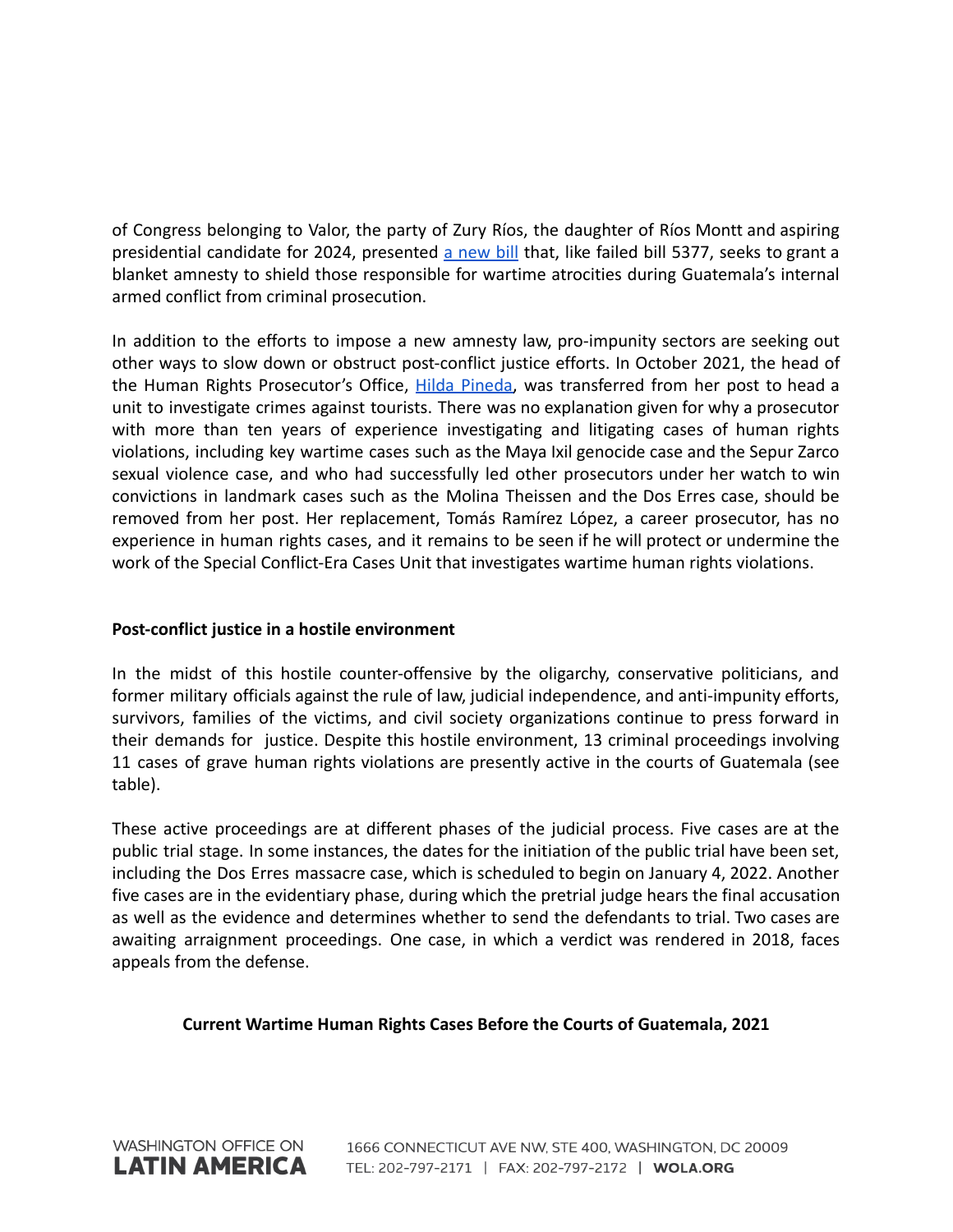| Case                                    | <b>Accused</b>                                                                                                                                                                                                                                                                                                                                                                                                                                  | <b>Judicial Phase</b>                 | <b>Alleged Crimes</b>                                                                          | Number of<br><b>Victims</b> |
|-----------------------------------------|-------------------------------------------------------------------------------------------------------------------------------------------------------------------------------------------------------------------------------------------------------------------------------------------------------------------------------------------------------------------------------------------------------------------------------------------------|---------------------------------------|------------------------------------------------------------------------------------------------|-----------------------------|
| Dos Erres<br>Massacre                   | Alfonso Bulux Vicente - Patrulla Elite "Kaibil"                                                                                                                                                                                                                                                                                                                                                                                                 | Arraignment<br>proceedings            | <b>Homicide and Crimes</b><br>against Humanity                                                 | 201 victims                 |
| Tululche<br>Massacre                    | Juan Alecio Samayoa (Comisionado militar -<br>prófugo)                                                                                                                                                                                                                                                                                                                                                                                          | Arraignment<br>proceedings            | Crimes against<br>Humanity                                                                     | +10 victims                 |
| Maya Ixil<br>Genocide-Ríos<br>Mont      | Luis Enrique Mendoza García (G3)                                                                                                                                                                                                                                                                                                                                                                                                                | Evidentiary<br>phase                  | Crimes against<br>Humanity and<br>Genocide                                                     | 1771 victims                |
| Maya Achi<br>Sexual Violence            | Felix Tum Ramírez, Simeon Enriquez Gomez,<br>Pedro Sánchez Cortez - ex PAC                                                                                                                                                                                                                                                                                                                                                                      | Evidentiary<br>$phase -$<br>Cassation | Crimes against<br>Humanity                                                                     | 36 victims                  |
| <b>Military Diary</b>                   | Marco Antonio González Taracena<br>(JAGSA-EMP); Rone René Lara, Edgar Corado<br>Samayoa, Enrique Cifuentes de la Cruz<br>(Especialistas AGSA); Jacobo Esdras Salán<br>Sánchez (SubJEKaibil); Edgar Virginio de León<br>Sigüenza y José Daniel Monterroso Villagrán<br>(Especialistas DI); Víctor Augusto Vásquez<br>Echeverria (Comandante ZM#302); Gustavo<br>Adolfo Oliva Blanco (Jefe DIT); y, Juan<br>Francisco Cifuentes Cano (Jefe BROE). | Evidentiary<br>phase                  | Forced<br>disappearance, Crime<br>s against Humanity,<br>Asesinato y tentativa<br>de asesinato | 195 victims                 |
| CREOMPAZ-<br>ZM#21                      | Manuel Benedicto Lucas Garcia (JEMGE),<br>César Augusto Cabrera Mejía, Juan Ovalle<br>Salazar, Carlos Augusto Garavito Moran, José<br>Antonio Vásquez García, Byron Humberto<br>Barrientos Díaz, Raúl Dehesa Oliva y César<br><b>Augusto Ruiz Morales</b>                                                                                                                                                                                       | Evidentiary<br>$phase -$<br>Cassation | Crimes against<br>Humanity and<br>Forced<br>disappearance                                      | 565 victims                 |
| Maya Ixil<br>Genocide<br>— Lucas García | Benedicto Lucas García (JEMGE), Manuel<br>Antonio Callejas y Callejas (G2) [César<br>Augusto Noguera Argueta (G3), died in<br>custody 2020]                                                                                                                                                                                                                                                                                                     | Public trial                          | Forced<br>disappearance, Crime<br>s against Humanity<br>and Genocide                           | 1110 victims                |

WASHINGTON OFFICE ON **LATIN AMERICA**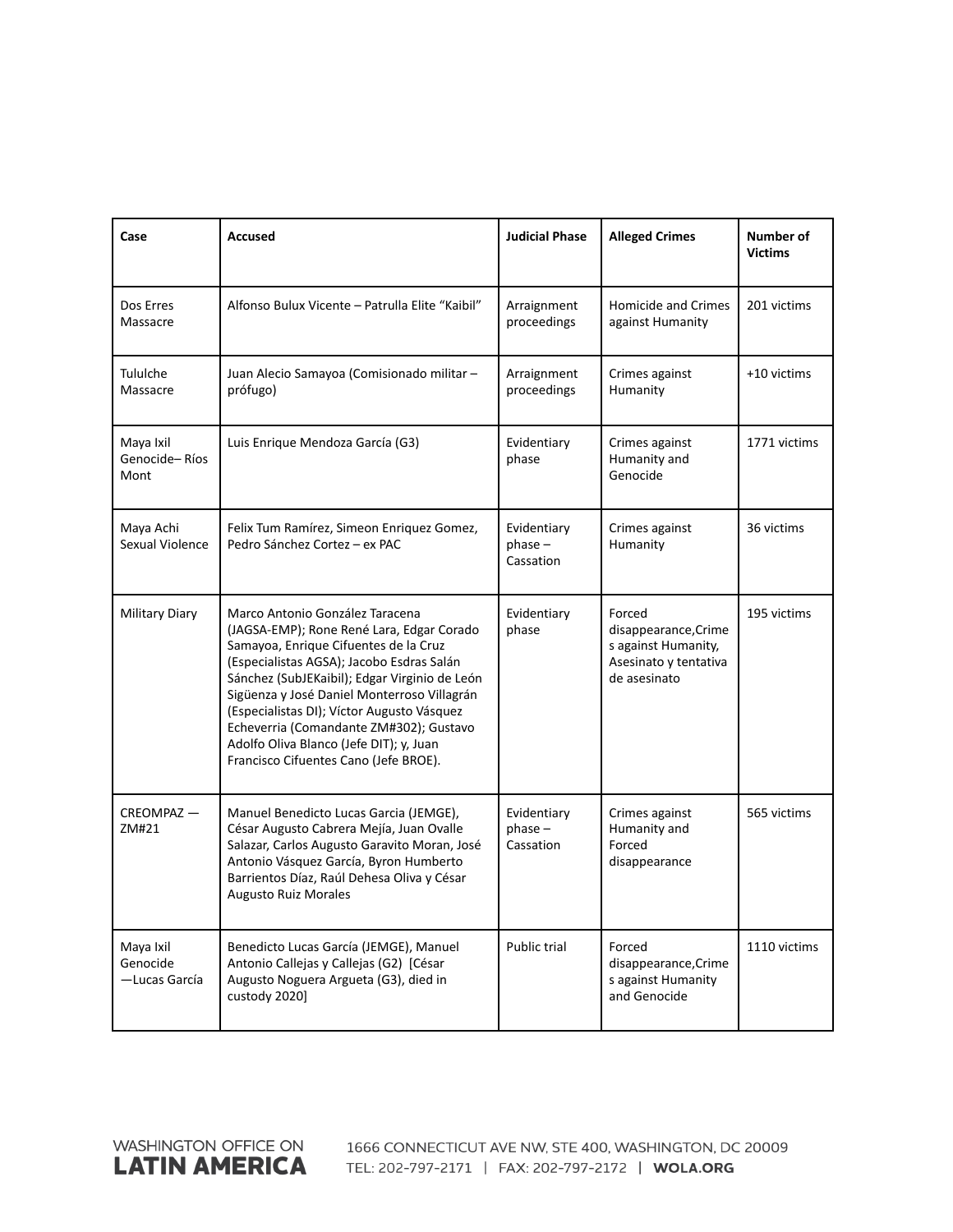| Dos Erres<br>Massacre                   | Gilberto Jordán y Mardoqueo Ortiz - Patrulla<br>Elite "Kaibil"                                                                                                            | Public trial                          | Homicide and<br>Crimes against<br>Humanity                                                 | 161 victims |
|-----------------------------------------|---------------------------------------------------------------------------------------------------------------------------------------------------------------------------|---------------------------------------|--------------------------------------------------------------------------------------------|-------------|
| Maya Achi<br>Sexual Violence            | Francisco Cuxum Alvarado, Damian Cuxum<br>Alvarado, Benvenuto Ruiz Aquino y Bernardo<br>Ruiz Aquino - ex PAC                                                              | Public trial                          | Crimes against<br>Humanity                                                                 | 36 victims  |
| Maya Achi<br>Sexual Violence            | Gabriel Cuxum Alvarado - ex PAC                                                                                                                                           | Public trial                          | Crimes against<br>Humanity                                                                 | 36 victims  |
| Xamán<br>Massacre                       | Julio César Armando López Rodríguez -<br>Soldado de pelotón                                                                                                               | Public trial                          | Extrajudicial<br>execution y<br>attempted<br>extrajudicial<br>execution                    | 15 victims  |
| Aldea Tambo,<br>Tactic, Alta<br>Verapaz | José Manuel Castañeda Aparicio - 2do. chief<br>of military commissioners of Tactic                                                                                        | Public trial                          | Forced<br>disappearance                                                                    | 3 victims   |
| Molina<br>Theissen                      | Benedicto Lucas García (JEMGE), Manuel<br>Antonio Callejas y Callejas (G2), Luis Francisco<br>Gordillo Martínez (Comandante ZM#17) y<br>Ramiro Zaldaña Rojas (S2 - ZM#17) | Convicted -<br>Ruling under<br>appeal | Forced<br>disappearance,<br>crimes against<br>humanity and<br>aggravated sexual<br>assault | 2 victims   |

Source: Elaborated by the authors based on review of legal documents and our trial monitoring in the Courts of Guatemala.

These active transitional justice cases represent 3,908 people who were victims of different crimes, including genocide, forced disappearance, extrajudicial execution, attempted murder and other crimes against humanity, including sexual violence. Over 40 individuals have been charged in these cases, including senior and mid-ranking military and police officials, soldiers, military commissioners, and civil defense patrolmen.

Each of these cases and those participating in them —from the lawyers and the plaintiffs, to the prosecutors who have investigated them, the judges who oversee the different procedural

**WASHINGTON OFFICE ON** 

**LATIN AMERICA**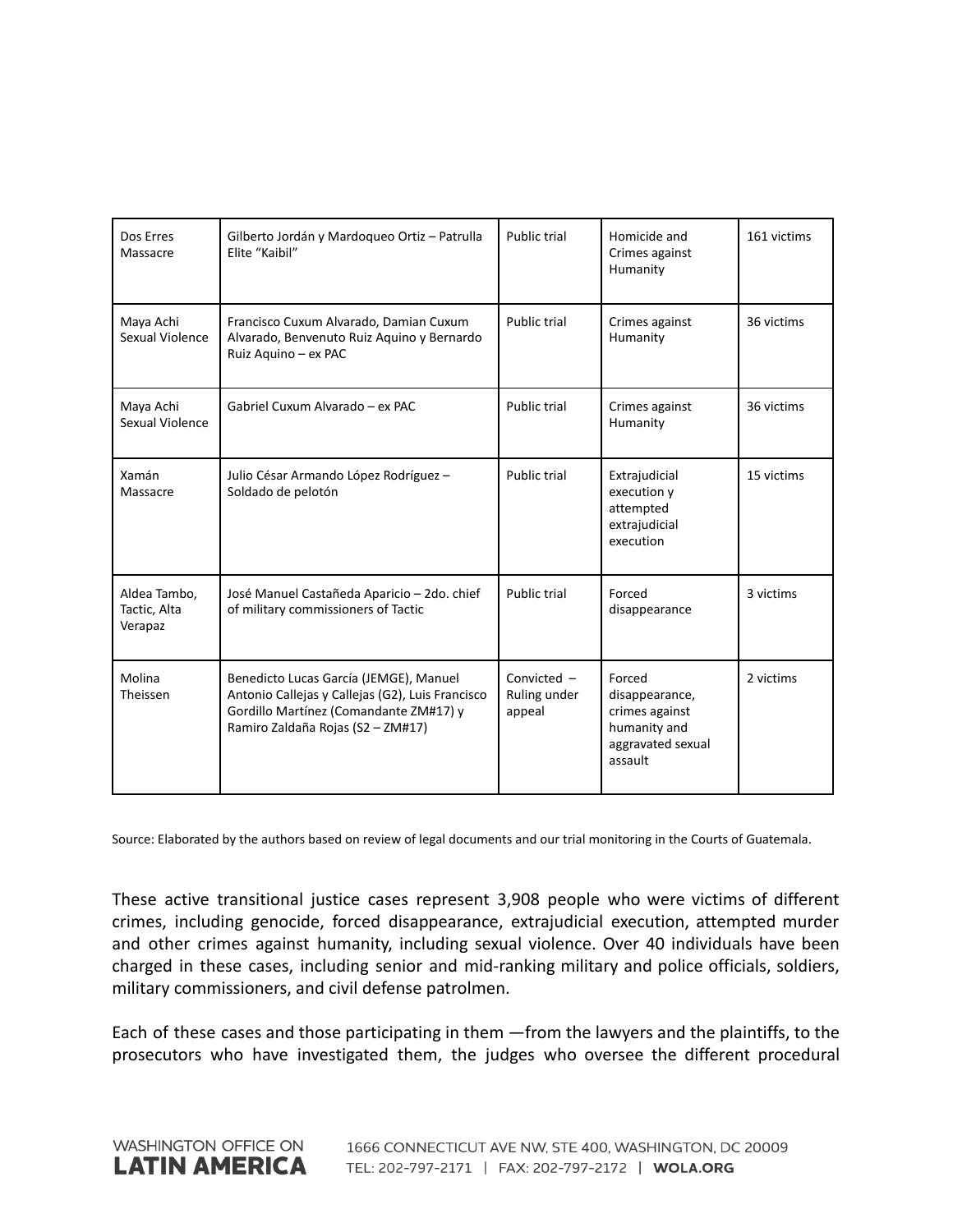phases, and expert witnesses— face serious risk merely by virtue of their involvement. The traditional media pays little attention to these cases, so few people know that so many cases are currently active in the Guatemalan courts and the magnitude of risk for those involved.

These transitional justice processes are the result of the persistent struggle of survivors and relatives of victims, human rights organizations, and independent prosecutors and judges who have worked to guarantee victims' right to access justice. The support of the international community has also been key. But the forces of reaction have been pushing back, and hard.

Some of the post-conflict cases that are in the Guatemalan courts involve individuals who are connected to the illicit [networks](https://www.wola.org/wp-content/uploads/2003/09/Hidden-Powers-Long-Version.pdf) operating in Guatemala, revealing the deep connection between past and present crime in Guatemala. One example is former military intelligence chief and retired army general Manuel Callejas y Callejas, convicted in 2018 in the Molina Theissen case and awaiting his criminal trial in the Maya Ixil genocide case. When he was arrested in 2016 in the Molina Theissen case, *El Periódico* referred to him as the "kingpin of [kingpins](https://elperiodico.com.gt/nacionales/2016/01/06/cae-el-capo-de-capos-manuel-antonio-callejas/)" for his alleged involvement in the Moreno Network and the *Cofradía*, or Brotherhood, an organized crime syndicate of former intelligence officials involved in human rights abuses, corruption, and drug trafficking. Another is retired general Marco Antonio González Taracena, the most senior of the military officers recently charged in the [Military](https://gazeta.gt/44733-2/) Diary case. He is a co-founder and current vice-president of the Avemilgua, which has long argued that the peace accords included an amnesty for all war-related crimes, and he actively backed the efforts to impose an amnesty law in 2019. President Giammattei has been closely [associated](https://www.ijmonitor.org/2020/01/the-future-of-accountability-efforts-in-guatemala-in-the-balance-as-new-hard-line-government-takes-office/) with Avemilgua and retired military hard-liners who staunchly oppose criminal trials for wartime atrocity cases and who, in some cases, are deeply entrenched in organized crime networks, including the *Cofradía*. Giammetti himself was [investigated](https://www.ijmonitor.org/2020/01/the-future-of-accountability-efforts-in-guatemala-in-the-balance-as-new-hard-line-government-takes-office/) by CICIG and prosecuted for the 2006 Pavón prison massacre, but was ultimately acquitted.

Despite the laborious and dedicated work of human rights defenders, survivors and families of victims, and independent judges and prosecutors, the efforts to seek justice for wartime atrocities in Guatemala are at grave risk. The international community can play a critical role in pressuring Guatemala to fulfill its international obligations to guarantee victims access to truth and justice. This should include supporting the work of independent judges and prosecutors through public and private statements acknowledging the importance of their work on these transitional justice cases; providing financial or other support to the work of victims associations and human rights organizations and researchers who work side by side with victims in their pursuit of justice; meeting with Guatemalan justice leaders, victims and human rights defenders; and supporting the work of independent media tracking the dismantling of the rule of law in Guatemala. Through sanctions and visa restrictions for officials involved in grave

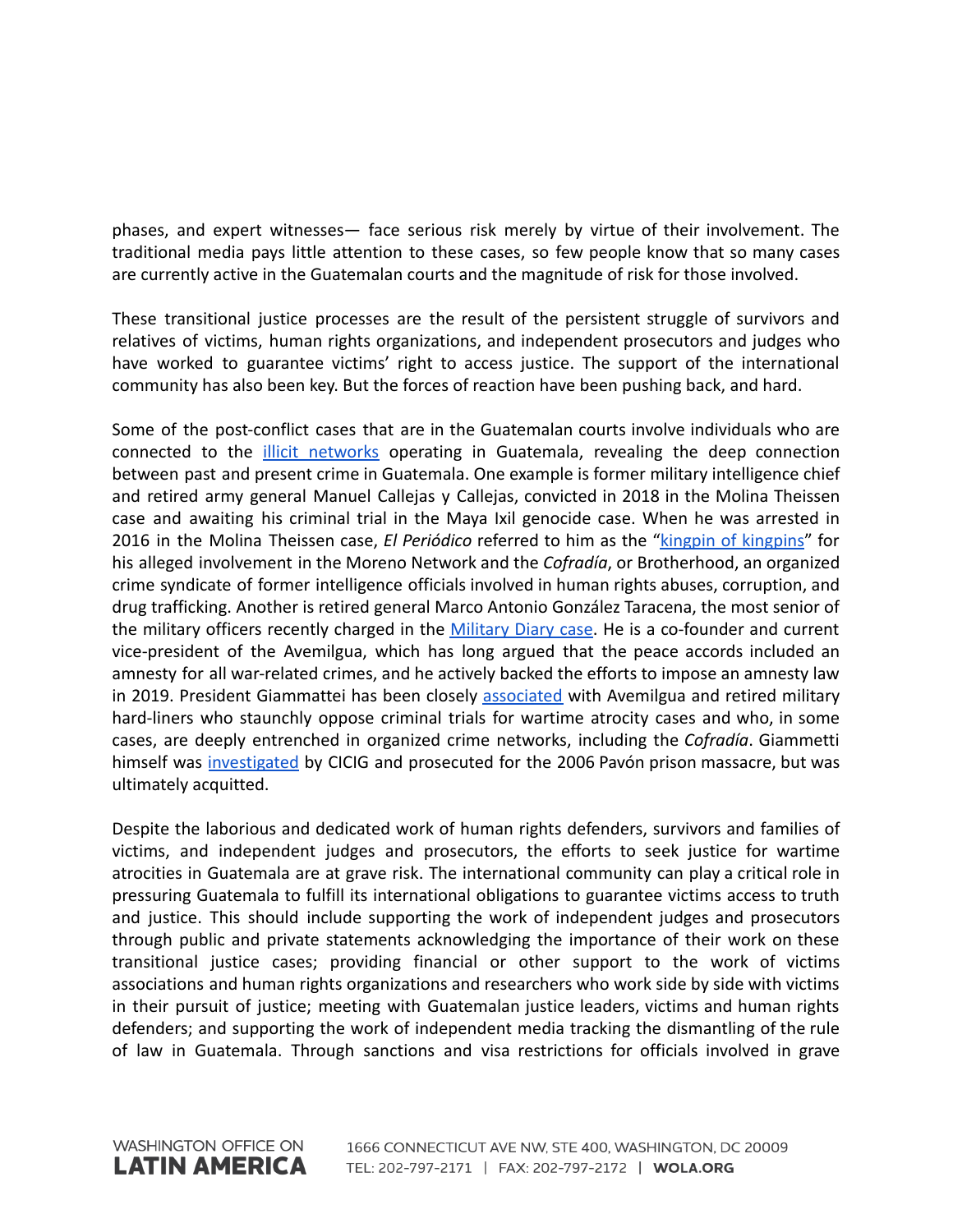human rights violations, corruption, or obstructing corruption investigations, U.S. officials can also push back against corrupt government officials and the ongoing efforts to criminalize and defame victims, human rights defenders, and professionals in the justice sector. But there is no time to waste.

# **SUMMARIES OF WARTIME HUMAN RIGHTS CASES BEFORE THE COURTS OF GUATEMALA, 2021**

## *Cases awaiting public trial*

# *Maya Ixil Genocide Case during the government of Lucas García 1978-1982*

In August 2021, Judge Miguel Ángel Gálvez of High Risk Court "B" [ruled](https://gazeta.gt/jefes-militares-a-juicio-por-genocidio-maya-ixil-1978-1982/) that there was sufficient evidence to initiate a criminal trial against retired generals Benedicto Lucas García and Manuel Callejas y Callejas for their role in the genocide, forced disappearance, and other crimes against humanity against the Maya Ixil population. Lucas García was chief of the General Staff of the Guatemalan Army between 1981 and 1982, while Callejas y Callejas was chief of military intelligence. Both were members of the Army High Command. Lucas García and Callejas y Callejas are currently in prison, serving 58-year [sentences](https://www.ijmonitor.org/2018/08/the-molina-theissen-judgment-part-i-overview-of-the-courts-findings/) for crimes against humanity, aggravated sexual assault and forced disappearance in the Molina Theissen case.

A third individual charged in the case, retired colonel and chief of military operations, César Augusto Noguera Argueta, was [arrested](https://www.ijmonitor.org/2019/10/former-chief-of-military-operations-arrested-in-maya-ixil-genocide-case/) in October 2019. The evidentiary phase hearings in the case took place in early 2020. However, the suspension of judicial hearings due to the pandemic resulted in a delay in the case. Noguera Argueta died in November 2020.

Judge Jassmín Barrios of High Risk Court "A" will preside over the public trial. A date for the start of the trial has not yet been set.

## *Dos Erres Massacre Case - Gilberto Jordán and José Ortiz Morales*

In November 2020, pretrial judge Claudette Domínguez of High Risk Court "A" [ruled](https://www.ijmonitor.org/2020/11/judge-orders-trial-of-ex-kaibil-for-his-role-in-dos-erres-massacre/) that there was sufficient evidence to prosecute former special forces soldier Gilberto Jordán for his alleged role in the 1982 Dos Erres massacre, in which soldiers killed some 200 villagers they believed to be members of a guerrilla group. Jordán, who was [deported](https://www.ijmonitor.org/2020/03/ex-kaibil-who-admitted-to-killing-in-dos-erres-massacre-deported-to-guatemala/) from the United States in March 2020 after serving ten years in prison for immigration fraud and for lying on immigration forms about his role in the Dos Erres massacre, faces [charges](https://www.ijmonitor.org/2020/11/judge-orders-trial-of-ex-kaibil-for-his-role-in-dos-erres-massacre/) of crimes against humanity and

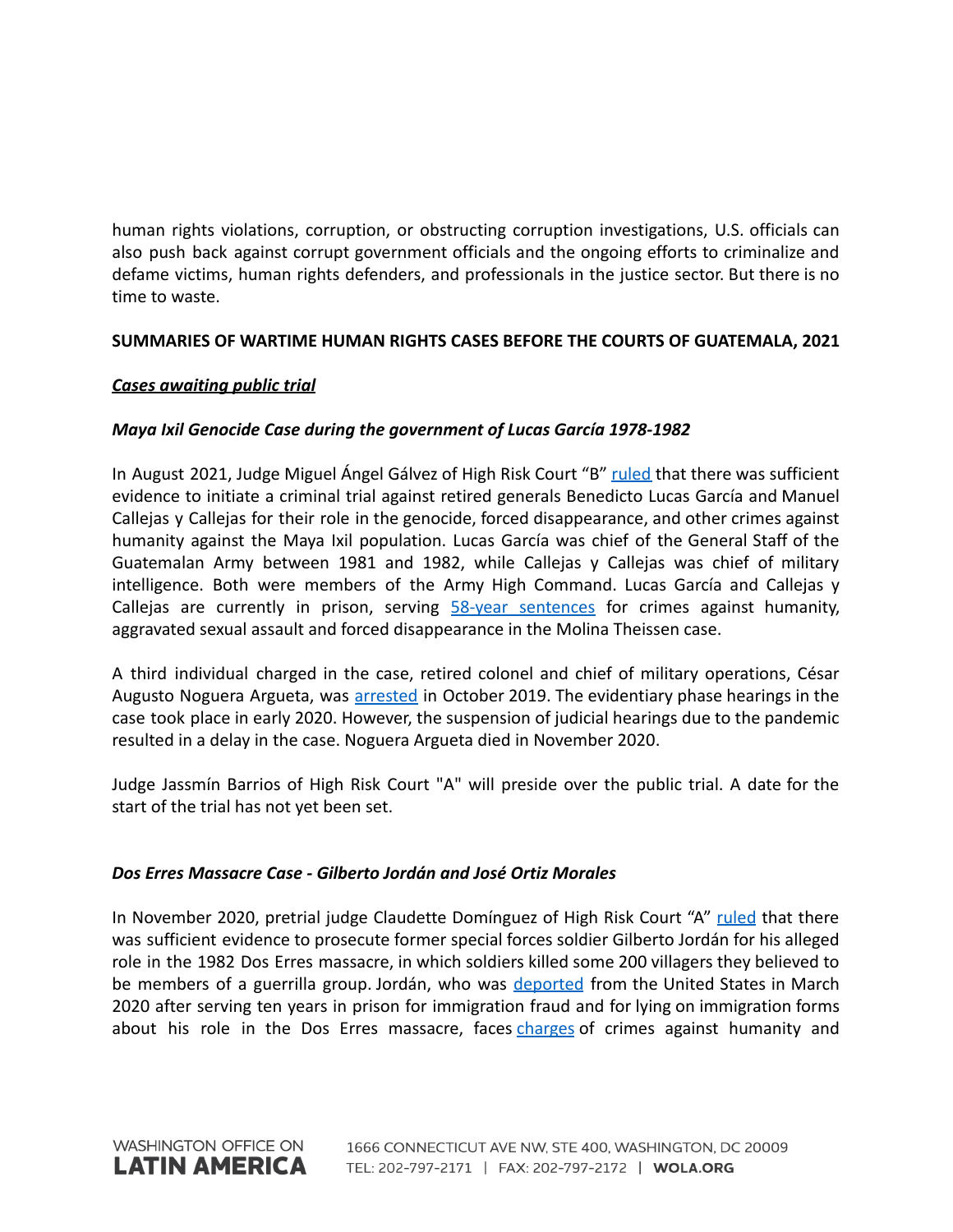aggravated sexual assault. Jordán admitted to U.S. authorities that he had been the first to throw a child into the community well, setting off the gruesome killing spree at Las Dos Erres.

Judge Domínguez sent the case to High Risk Court "A," where Yassmín Barrios is the presiding judge. However, since she previously ruled on the Dos Erres massacre, the case has been transferred to High Risk Court "D," but the names of participating judges and the start date of the public trial have not yet been defined.

Another former Kaibil soldier accused in the Dos Erres massacre, José Ortiz [Morales](https://www.ice.gov/news/releases/ice-removes-guatemalan-citizen-alleged-human-rights-violations-connection-1982-dos), was deported to Guatemala in May 2021, after serving a one-year sentence for immigration fraud in the United States. He was also sent to trial before High Risk Court "A," but his case will also likely be transferred. It is expected that Ortiz Morales will be prosecuted simultaneously with Gilberto Jordán.

This will be the fourth trial in the Dos Erres massacre case. To date, Guatemalan courts have [convicted](https://www.ijmonitor.org/2018/11/ex-special-forces-soldier-sentenced-to-5160-years-for-role-in-las-dos-erres-massacre/) six men—five ex-Kaibil soldiers and one army official—for their responsibility in the massacre. As detailed below, another former soldier has been arrested as is facing criminal charges in the same case. Several other alleged perpetrators remain at large.

The de facto head of state at the time, Efraín Ríos Montt, had been indicted in this case on charges of genocide, murder and crimes against humanity, but he died in April 2018, ending the prosecution against him.

# *Maya Achi Sexual Violence Case - Francisco Cuxum Alvarado, Damian Cuxum Alvarado, Benvenuto Ruiz Aquino and Bernardo Ruiz Aquino*

A trial is set to start on January 4, 2022, against four former civil defense patrolmen who are accused of committing crimes against humanity including systematic acts of sexual violence against 36 Maya Achí women in the military base at Rabinal, Alta Verapaz between 1981 and 1985.

Damian Cuxum Alvarado and brothers Benvenuto and Bernardo Ruiz Aquino were among the six men arrested in 2018 in the Maya Achi sexual violence case. On June 21, 2019, pretrial judge Claudette Domínguez of High Risk Court "A" [ruled](https://www.ijmonitor.org/2019/06/in-major-setback-judge-dismisses-charges-in-the-maya-achi-sexual-violence-case/) that there was not sufficient evidence of their participation in the alleged crimes, without taking into account the testimony of the women survivors who identified the six men as their material aggressors. Domínguez provisionally dismissed the charges against Damian Cuxum Alvarado and Benvenuto and Bernardo Ruiz

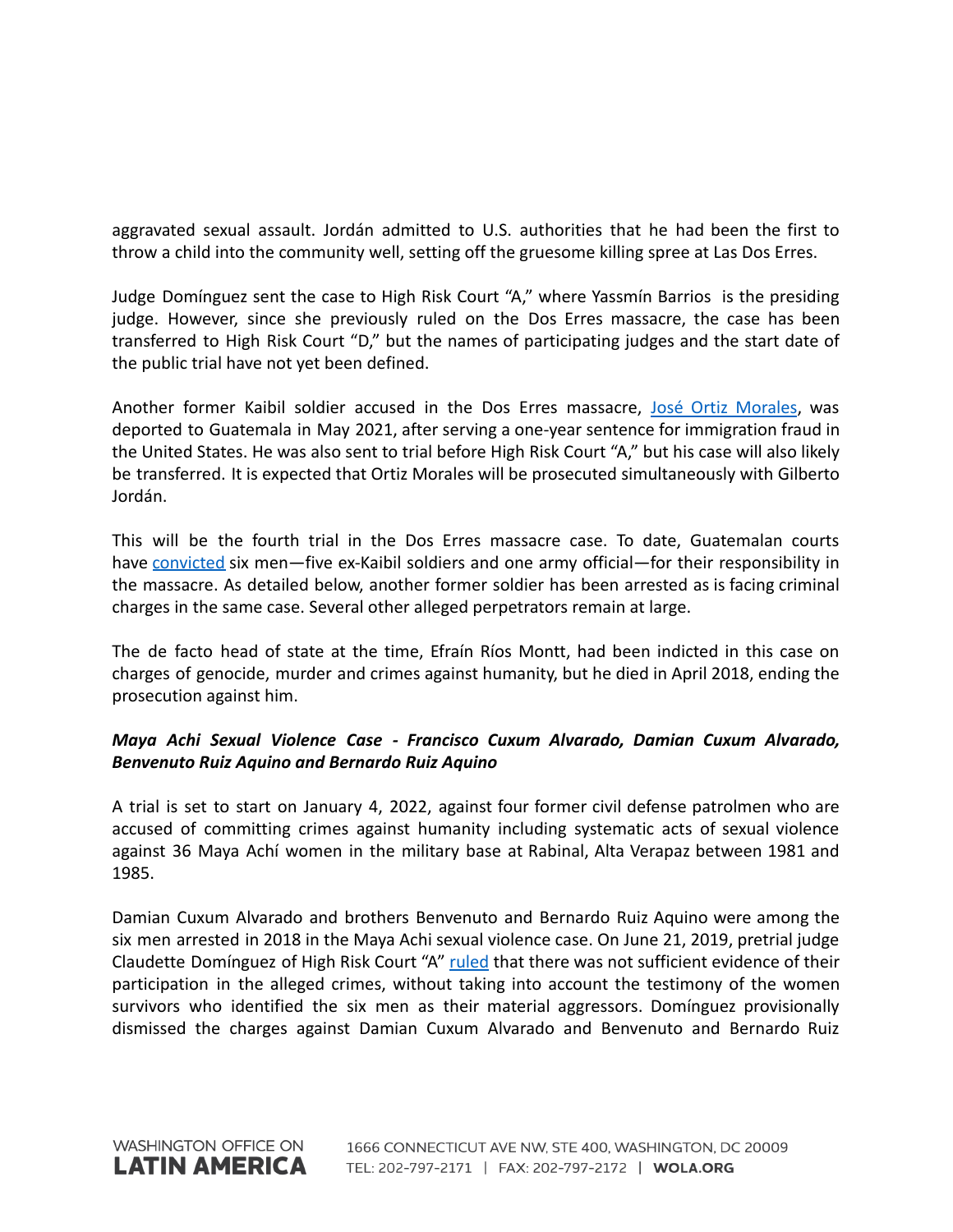Aquino, while fully dismissing charges against the other three defendants, ordering their immediate release.

The Human Rights Prosecutor's Office and the lawyers for the victims, including Lucia Xiloj, of the Rabinal Community Legal Clinic, appealed the decision, resulting in the annulment of that ruling and the repetition of evidentiary phase hearings. They also accused Judge Domínguez of racism for failing to consider their testimonies as evidence in the case and successfully [recused](https://www.ijmonitor.org/2019/09/judge-dominguez-removed-from-maya-achi-sexual-violence-case/) her from the case. The case was transferred to Judge Miguel Ángel Gálvez of High Risk Court "B". After new evidentiary phase hearings, Gálvez ruled that there was sufficient evidence to send the three men to trial.

In January, the United States [deported](https://www.ijmonitor.org/2020/01/guatemalan-man-wanted-in-the-maya-achi-sexual-violence-case-arrested/) a former member of the Rabinal civil defense patrol, Francisco Cuxum Alvarado, to Guatemala. Judge Gálvez [indicted](https://www.ijmonitor.org/2020/02/former-paramilitary-indicted-in-guatemala-in-maya-achi-sexual-violence-case/) Cuxum Alvarado in February. Evidentiary phase hearings were delayed due to the pandemic, but were finally held in February 2021. Judge Gálvez [ruled](https://gazeta.gt/el-caso-de-violencia-sexual-contra-mujeres-maya-achi-toma-nuevo-rumbo/) that there was sufficient evidence to send Cuxum Alvarado to trial.

The case against the four accused will be heard by High Risk Court "A", which is presided over by Judge Jassmín Barrios, and is set to start January 4, 2022. The plaintiffs hope that the court will incorporate Gabriel Cuxum Alvarado, who was recently sent to trial in this case, as described below, as a fifth defendant in the public trial.

## *Maya Achi Sexual Violence Case - Gabriel Cuxum Alvarado*

In May 2021, ex civil defense patrolman Gabriel Cuxum Alvarado, who had been a fugitive of justice since 2018, was [captured](https://www.swissinfo.ch/spa/guatemala-d-humanos_detienen-a-un-expatrullero-vinculado-a-caso-de-violencia-sexual-en-guatemala/46623652) in relation to the Maya Achi sexual violence case, described above. Cuxum Alvarado attempted to avoid arrest using a fake identity document, but prosecutors identified him using his fingerprints. The eighth former PAC member accused in this case, he is the brother of Francisco Cuxum Alvarado, who was deported from the United States, as discussed above.

On November 16, 2021, presiding pretrial judge Miguel Ángel Gálvez ruled that there was sufficient evidence to send Cuxum Alvarado to trial. It is expected that Cuxum Alvarado will be prosecuted alongside the other four accused in the Maya Achi sexual violence case whose criminal trial is scheduled to begin on January 4, 2022.

#### *Tactic Forced Disappearance Case - José Manuel Castañeda Aparicio*

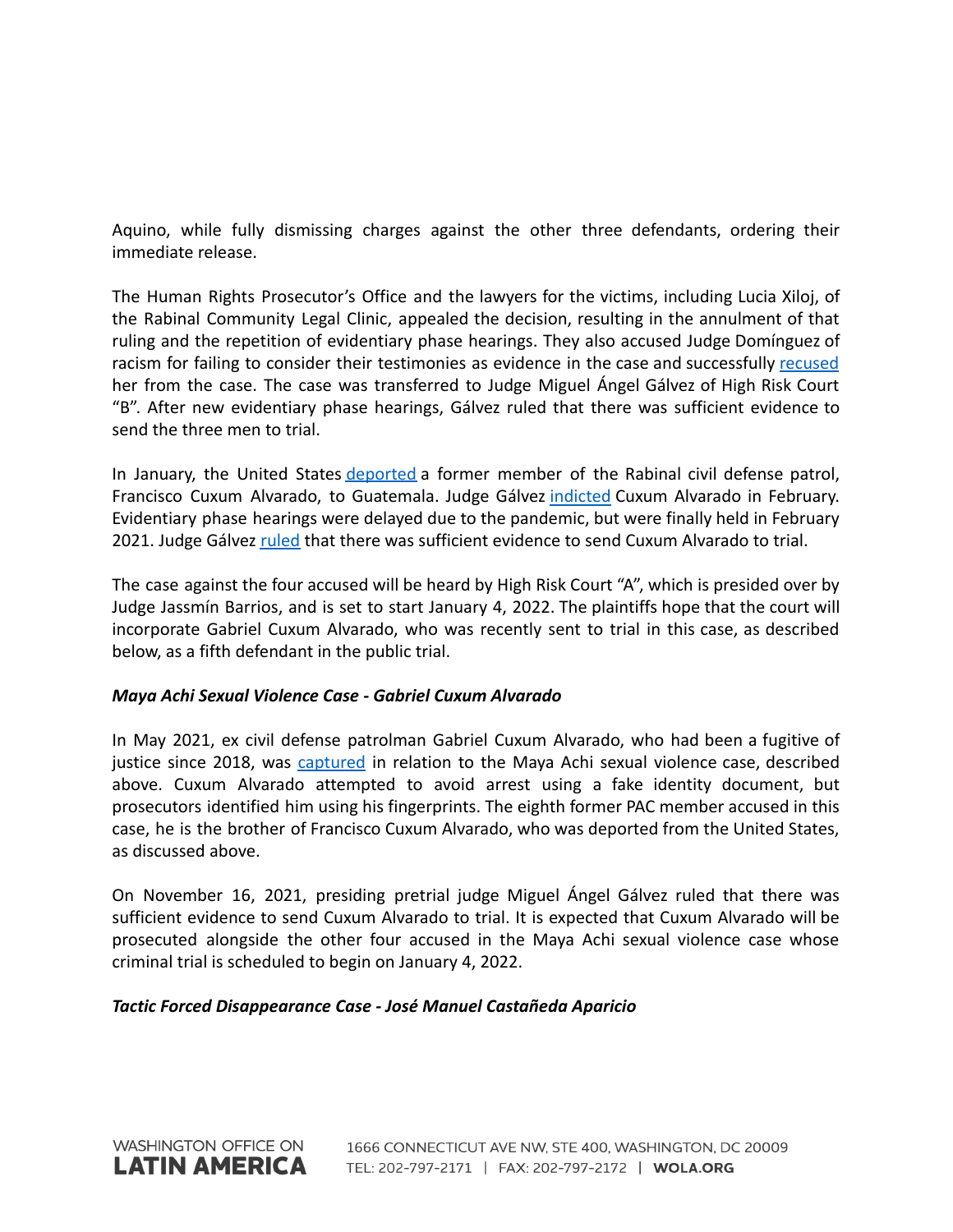On September 21, 2021, José Manuel Castañeda Aparicio, the 2nd Chief of Military Commissioners of the municipality of Tactic, Alta Verapaz, was [captured](https://www.prensalibre.com/ciudades/zacapa/excomisionado-militar-es-detenido-por-desaparicion-forzada-de-tres-personas-en-aldea-tampo-tactic-alta-verapaz-en-1980-breaking/) on an outstanding arrest warrant for the forced disappearance of Jacobo López Ac, Rodolfo López Quej, and Francisco Guerrero López, who were taken from their homes at night in the village of Tampo, Tactic in January 1983. Castañeda Aparicio's request to be released was denied and his case was sent to trial, though a date has not yet been set.

Castañeda Aparicio was first arrested in relation to these charges in 2012. The trial began in 2014, with the First Criminal Court of Coban, Alta Verapaz overseeing the proceedings, and the Human Rights Ombudsman's Office (PDH) and the Mutual Support Group (GAM) representing the victims. There were numerous security incidents during the course of the trial including the presence of heavily armed men just outside of the courtroom during the course of the proceedings. On June 3, 2014, the court acquitted Castañeda Aparicio, arguing, against Guatemalan and international law, that the statute of limitations for the crime of forced disappearance had expired, and ordering his immediate release.

In October 2017, the court's ruling was annulled by means of a "special appeal" for reasons of form and substance filed by the Human Rights Prosecutor's Office and the plaintiffs. Prosecutors' request that the case be transferred to the high risk courts was approved in 2019 and the case was taken over by High Risk Court "D," presided by Judge Sara Yoc Yoc. The tribunal issued a summons to Castañeda Aparicio, ordering him to appear in court. When he did not appear, the court declared him "in rebellion." He was captured at his home and is now awaiting a date for his retrial.

# *Xamán Massacre Case - Julio Cesar Armando López Rodríguez*

On May 31, 2021, ex army soldier Julio César Armando López Rodríguez, was [captured,](https://www.prensalibre.com/hemeroteca/a-20-aos-de-la-masacre-de-xaman/) after being on the run from justice for more than two decades. López Rodríguez was one of several military officials accused of participating in a 1995 massacre against members of the "Aurora 8 de octubre" community, located in Finca Xamán, Chisec, Alta Verapaz. The community was established as part of a formal process allowing the repatriation of people who had fled the country due to the "scorched earth" counterinsurgency policies that predominated between 1978 and 1985, and included families who had returned from Mexico in 1994 as well as Q'eqchi' families from the region. The massacre occurred amidst celebrations of the one-year anniversary of the community's founding. Eleven people were killed and 18 others were severely wounded.

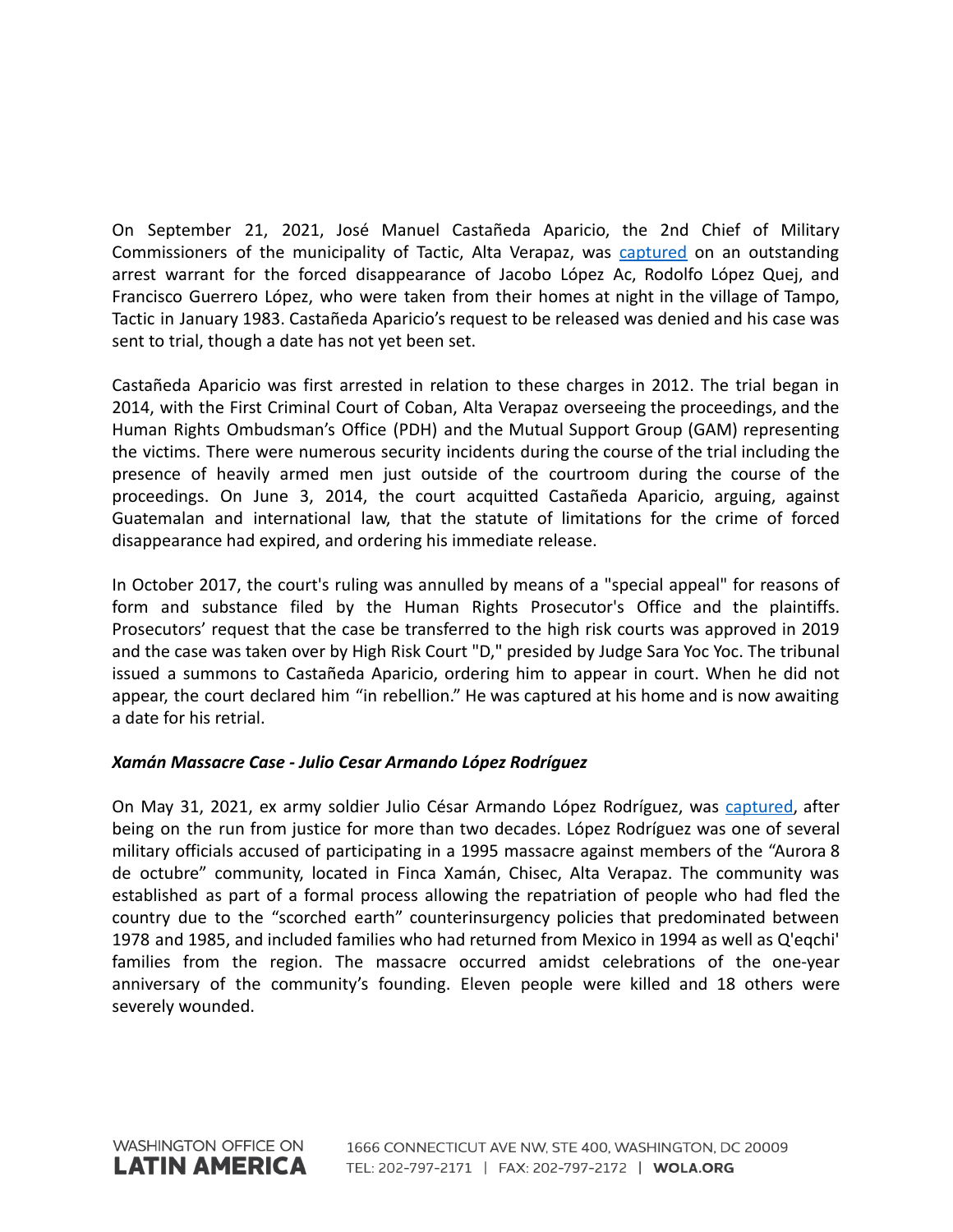The Xaman massacre is notorious as the "last" massacre of Guatemala's internal armed conflict and occurred in the context of ongoing peace negotiations. Then President Ramiro de León Carpio and a high-level commission of inquiry visited the site of the massacre the day after the tragic events. In November 1998, the Cobán Criminal Court, presided by Judge Héctor Gálvez Velásquez, initiated proceedings against 25 military officials on charges of homicide. The military high command asserted that the officials were innocent and hired lawyers to defend them.

In August 1999, a court found the 25 military officials guilty of homicide and sentenced them to between four and five years in prison, which was commutable by paying a bail of five quetzales per day, the equivalent of about 65 cents. In 2001, the ruling was overturned by the Constitutional Court. In 2003, the Alta Verapaz Criminal Court prosecuted 14 of the accused military officials; 11 others who did not appear in court, including López Rodríguez, were declared fugitives. The Supreme Court of Justice ratified the conviction in 2005. Since López Rodríguez was already indicted, the case will proceed directly to trial in the Criminal Court of Coban.

# *Cases at evidentiary (pretrial) stage*

## *Ixil Genocide Case during the de facto Ríos Montt government 1982-1983*

Retired general Luis Enrique Mendoza García, chief of military operations and third in command of the Guatemalan army during the government of dictator Efraín Ríos Montt (1982-1983), faces charges of genocide and crimes against humanity for his role in the Maya Ixil genocide. Originally accused in 2011 along with Ríos Montt and other members of the High Command, Mendoza García eluded arrest and was a fugitive until June of 2019, when he was [arrested](https://www.ijmonitor.org/2019/06/rios-montts-chief-of-operations-fugitive-since-2011-arrested-while-voting/) at a polling station while casting his vote during Guatemala's general elections. The case is being heard by Judge Silvia de León of High Risk Tribunal "C."

The case was delayed for over a year due to the pandemic. Since judicial hearings restarted, the court has repeatedly suspended the start of the intermediate stage hearings. Currently hearings are scheduled for February 2022. Judge de León granted Mendoza García substitution measures, against the will of the plaintiffs, which allows him to move freely in three departments in Guatemala.

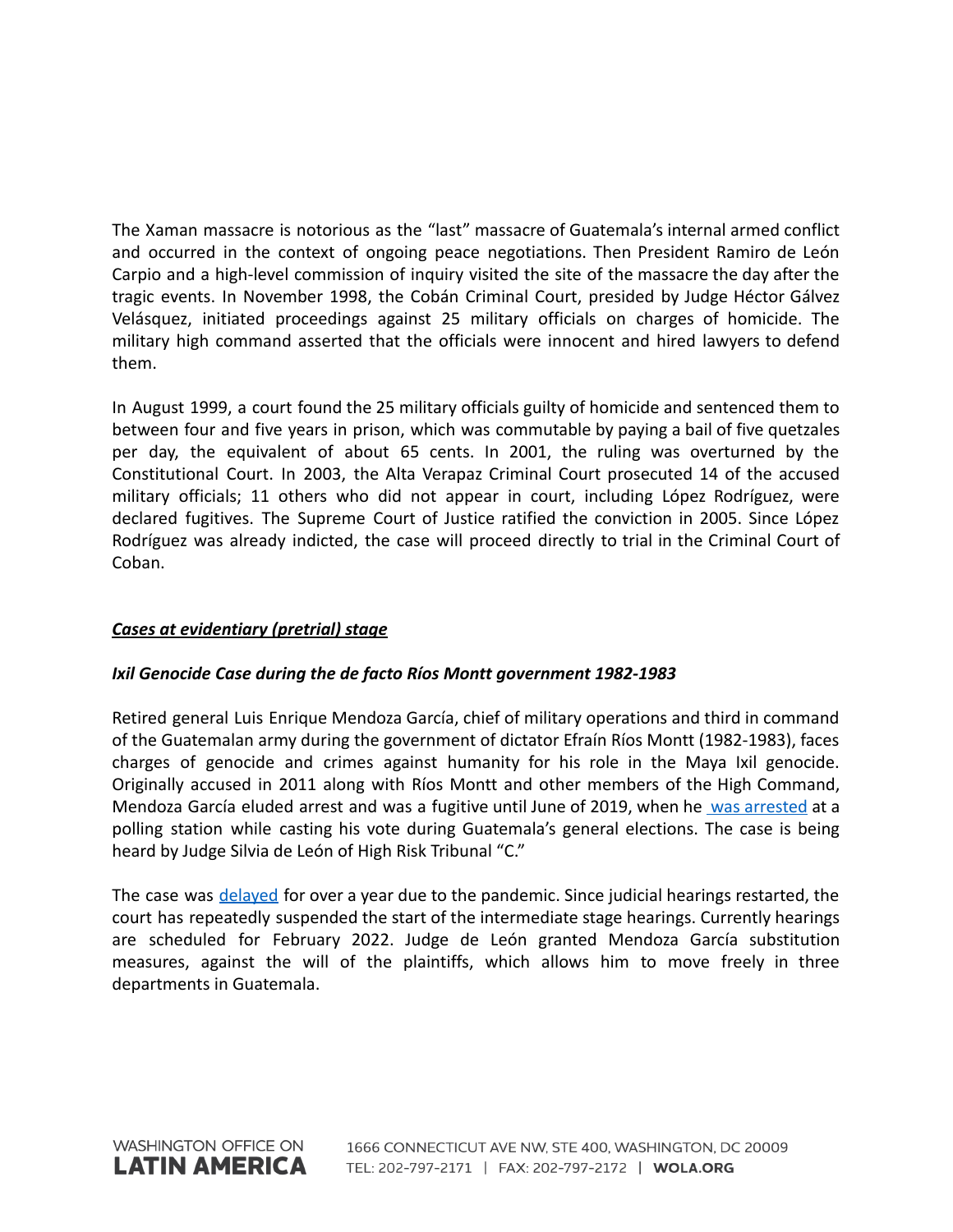# *Maya Achi Sexual Violence Case - Felix Tum Ramírez, Simeon Enriquez Gómez, and Pedro Sánchez Cortez*

After a little over a year in custody on charges of crimes against humanity and systematic sexual violence against 36 Maya Achi women between 1981 and 1985, Felix Tum Ramírez, Simeon Enriquez Gómez, and Pedro Sánchez Cortez, along with three other former civil defense patrolmen, were released from custody after Judge Claudette Domínguez [dismissed](https://www.ijmonitor.org/2019/06/in-major-setback-judge-dismisses-charges-in-the-maya-achi-sexual-violence-case/) the charges against them on June 21, 2019. The plaintiffs succeeded in [recusing](https://www.ijmonitor.org/2019/09/judge-dominguez-removed-from-maya-achi-sexual-violence-case/) Judge Domínguez and the case was transferred to Judge Miguel Ángel Gálvez of High Risk Court "B."

The Human Rights Prosecutor's Office and the plaintiffs are seeking the revocation of Judge Domínguez's dismissal motion against the three defendants so that they can stand trial. A hearing scheduled for November 15, 2021, at which the parties were to present their respective arguments, was suspended after a quorum was not met in the Criminal Chamber of the Supreme Court of Justice.

### *Military Diary Case - 1983-1985*

On May 27, 11 military and police officials were [arrested](https://gazeta.gt/44733-2/) in relation to 195 cases of forced disappearance, crimes against humanity, murder and attempted murder between 1983 and 1985 during the de facto government of General Oscar [Humberto](https://gazeta.gt/el-caso-diario-militar-llega-a-los-tribunales-de-guatemala-iii/) Mejía Víctores. These atrocities are registered in the "death squad dossier," also known as the Military Diary, which was made public in 1999. The defendants are also being [accused](https://gazeta.gt/el-caso-diario-militar-llega-a-los-tribunales-de-guatemala-ii/) of being part of the "clandestine and illegal structures" that operated at that time, which still have power in national politics. One official appeared in court during the pretrial hearings and was brought into custody. Six officials are fugitives in the case.

Beginning on [June](https://gazeta.gt/44733-2/) 1 and lasting until [September](https://gazeta.gt/luz-verde-para-que-el-caso-diario-militar-continue-en-tribunales/) 2021, the arraignment hearings were split up into four different parts, with different groups of defendants in each phase. Judge Gálvez ruled that there was sufficient merit to the charges and sent 11 of the 12 military and police officials to the next phase of the judicial process. One official who suffers from severe health issues has not yet been arraigned; the judge ordered a special representative for him who will appear in his arraignment hearing at a yet undetermined date.

Also in September, a public hearing was held to hear arguments of the parties with regard to a defense motion to recuse Judge Gálvez from the proceedings. The Second High Risk Court of Appeals [rejected](https://gazeta.gt/luz-verde-para-que-el-caso-diario-militar-continue-en-tribunales/) the motion, and Judge Gálvez will preside over the intermediate phase hearings, which are scheduled to begin on January 12, 2022.

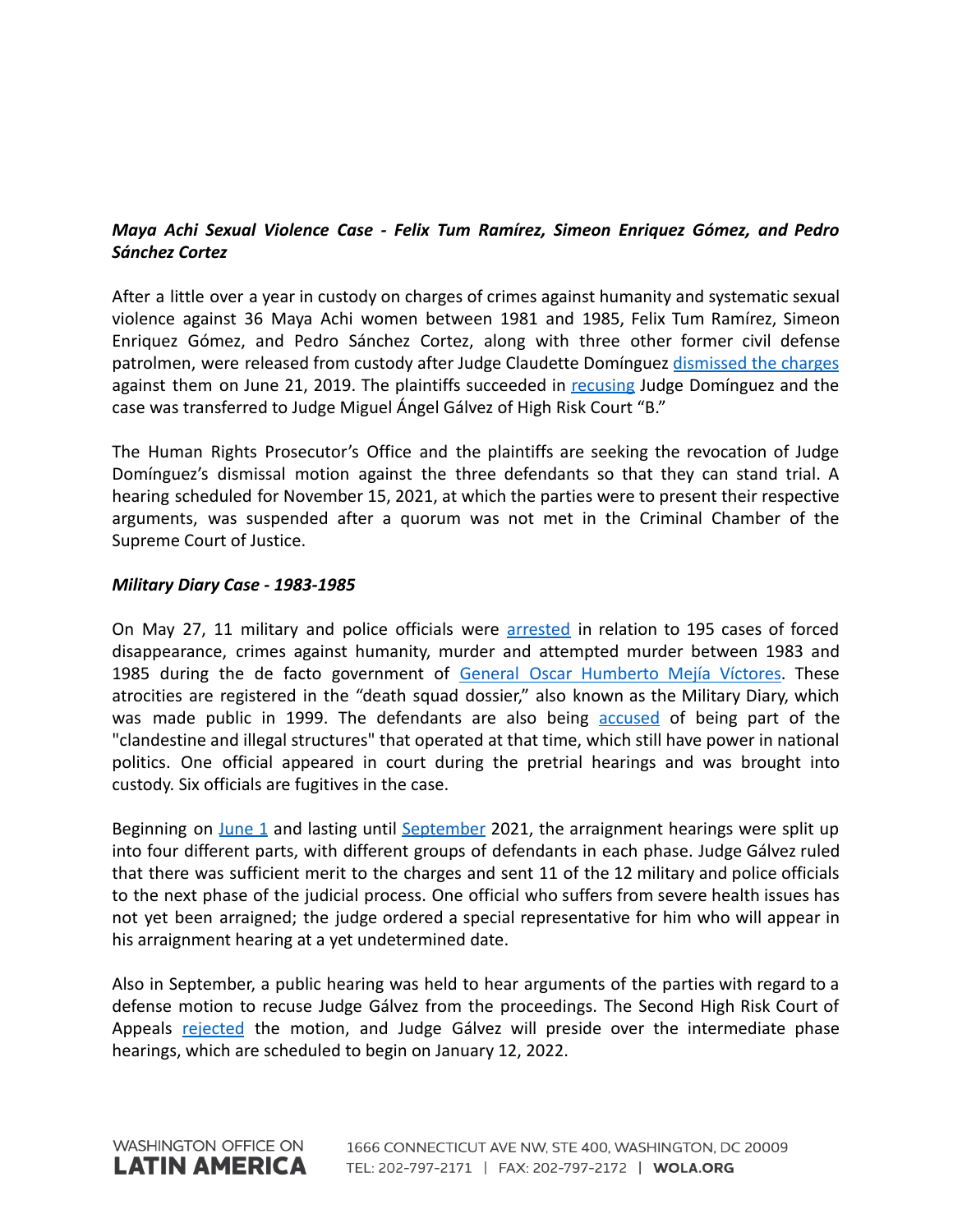Among those indicted in the case are senior military officials with close connections to the clandestine structures of power that are seeking to rollback gains in Guatemala's battle against corruption and impunity.

## *CREOMPAZ Case - Military Zone No. 21 - 1981-1986*

The mass forced disappearance case known as the [CREOMPAZ](https://www.ijmonitor.org/2017/06/tied-up-in-appeals-creompaz-enforced-disappearance-case-remains-stalled/) case, one of the largest cases of enforced [disappearance](https://laopinion.com/2016/01/06/historico-arresto-de-exmilitares-por-desapariciones-forzadas-en-guatemala/) in Latin America's history, centers on the discovery of the human remains of 565 individuals in 85 clandestine graves on the grounds of the former Military Zone No. 21 in Cobán, Alta Verapaz. To date, more than 160 of these have been positively identified as victims of the armed conflict.

Guatemalan officials arrested fourteen senior military officials in the case in January 2016. In June 2016, the pretrial judge, Claudette Domínguez of High Risk Court "A," [ruled](https://www.ijmonitor.org/2016/06/eight-military-officers-to-stand-trial-in-creompaz-grave-crimes-case/) that there was sufficient evidence to proceed to trial against eight former military officials, while dismissing the charges against six officials. Among these indicted are former army chief Benedicto Lucas García, who in May 2018 was convicted in the Molina Theissen case and who also faces charges in the Maya Ixil Lucas genocide case.

Plaintiffs have challenged different aspects of Judge Domínguez's 2016 ruling, including the exclusion of nearly 80 percent of the victims from the original accusation. The courts have failed to resolve these appeals, leaving the CREOMPAZ case in a state of legal [limbo](https://www.ijmonitor.org/2017/06/tied-up-in-appeals-creompaz-enforced-disappearance-case-remains-stalled/) since 2016. A public hearing was scheduled before the Criminal Chamber of the Supreme Court of Justice for November 4. Government prosecutors were going to present their arguments in favor of reversing the ruling that provisionally dismissed the charges of the six individuals who were then released in 2018. That hearing was suspended, however, and a new date has not yet been scheduled.

During the most intense months of confinement for Covid-19 in 2020, several defendants filed motions to lift their pretrial detention, claiming that they were at risk for various reasons, including health and age-related risks. Judge Domínguez [rejected](https://www.ijmonitor.org/2020/05/judge-denies-creompaz-defendants-request-for-prison-release/) these requests.

In addition, the Constitutional Court has not yet resolved an appeal filed by the defense attorneys, who oppose the decision to accept the Coordinating Group of Victims of Alta Verapaz (CODEVI) as civil parties in the case after the victims' group filed a protective measure (*amparo*) protesting against their exclusion in the case. This *amparo* and appeal motion have kept the case in suspense for more than five years.

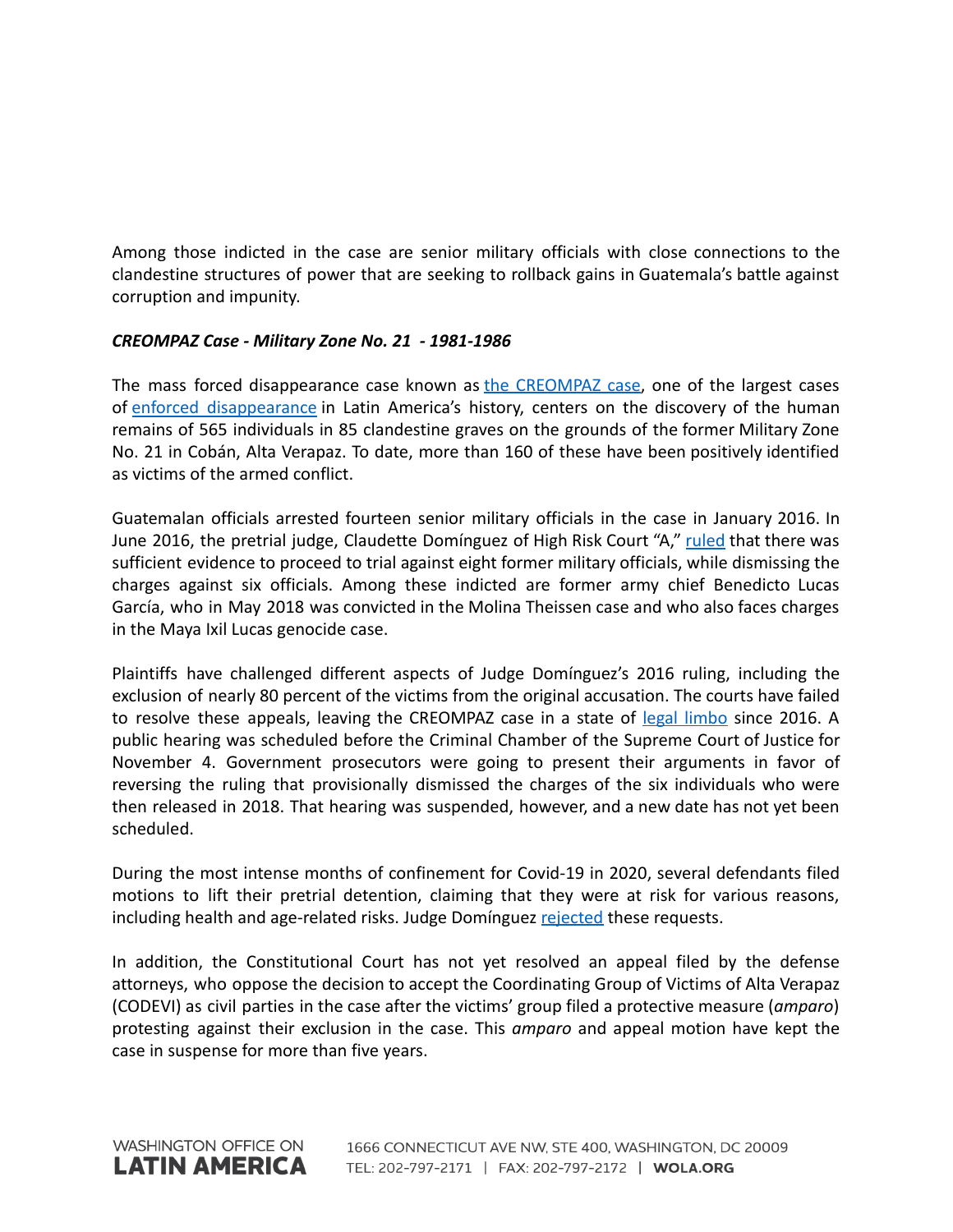### *Cases awaiting arraignment*

#### *Dos Erres Massacre Case - Alfonso Bulux Vicente*

In September 2020, authorities in Belize [captured](https://belizean.com/national/guatemalan-fugitive-alfonso-bulux-vicente-expelled-from-belize) Alfonso Bulux Vicente, who had been charged by the Guatemalan Attorney General's Office of criminal responsibility in the Dos Erres massacre in December 1982 and was a fugitive of justice for several years. His arraignment was scheduled for October 12. Bulux Vicente's lawyer reported that his client has health problems, leading pretrial judge Claudette Domínguez of High Risk Court "A" to [suspend](https://www.prensacomunitaria.org/2021/10/se-suspende-la-primera-declaracion-para-exkaibil-vinculado-en-caso-dos-erres/).) the proceedings and order health examinations and a COVID-19 test. Judge Dominguez has rescheduled the arraignment a few different times.

To date, Guatemalan courts have [convicted](https://www.ijmonitor.org/2018/11/ex-special-forces-soldier-sentenced-to-5160-years-for-role-in-las-dos-erres-massacre/) six men-five ex-Kaibil soldiers and one army official—for their responsibility in the massacre in four different criminal trials between 2011 and 2018. Several alleged perpetrators remain at large. Two other defendants have been ordered to trial in January 2022, as described above.

#### *Tululche case, Quiche*

In January 2020, a judge in the department of El Quiché [dismissed](https://www.ijmonitor.org/2020/01/a-perfect-storm-guatemalan-judge-dismisses-war-crimes-charges-against-feared-military-commissioner/) charges against Juan [Alecio](https://www.ijmonitor.org/2019/12/after-25-years-in-united-states-guatemalan-accused-of-mass-atrocities-to-face-charges/) [Samayoa](https://www.ijmonitor.org/2019/12/after-25-years-in-united-states-guatemalan-accused-of-mass-atrocities-to-face-charges/) Cabrera for his role in the Tululché massacre and other grave crimes and ordered his immediate release. Prosecutors allege that Samayoa, who had been living in the United States for decades and was deported in late 2019, was a chief military commissioner in Chinique, El Quiché. While in U.S. custody, Samayoa [admitted](https://www.wbur.org/news/2017/12/13/guatemala-samayoa) to having commanded a paramilitary unit of 500 men in Chinique, but claimed to be just "an assistant" during the proceedings in El Quiché.

The accusation against Samayoa was first presented by the Attorney General's Office in 1992. He and his associate, Candido Noriega, who were the heads of the military commissioners and civilian self-defense patrols in the municipalities of Chiche and Chinique, located in the department of El Quiche, were accused of participating in at least 150 serious human rights violations, including massacres, assassinations, rapes, and other crimes in the Tuluche state-run plantation. After a long and tortuous criminal process, Noriega was convicted and sent to prison. Samayoa, however, escaped. He resided in the United States for 25 years until he was deported to Guatemala in 2019 after being convicted of lying to U.S. immigration authorities.

The victims appealed the January 2020 decision, and on November 25, 2020, the pretrial judge reissued the arrest warrant against [Samayoa](https://www.ijmonitor.org/2020/12/the-future-of-war-crimes-prosecutions-in-guatemala/). A new arraignment proceeding was convened, but